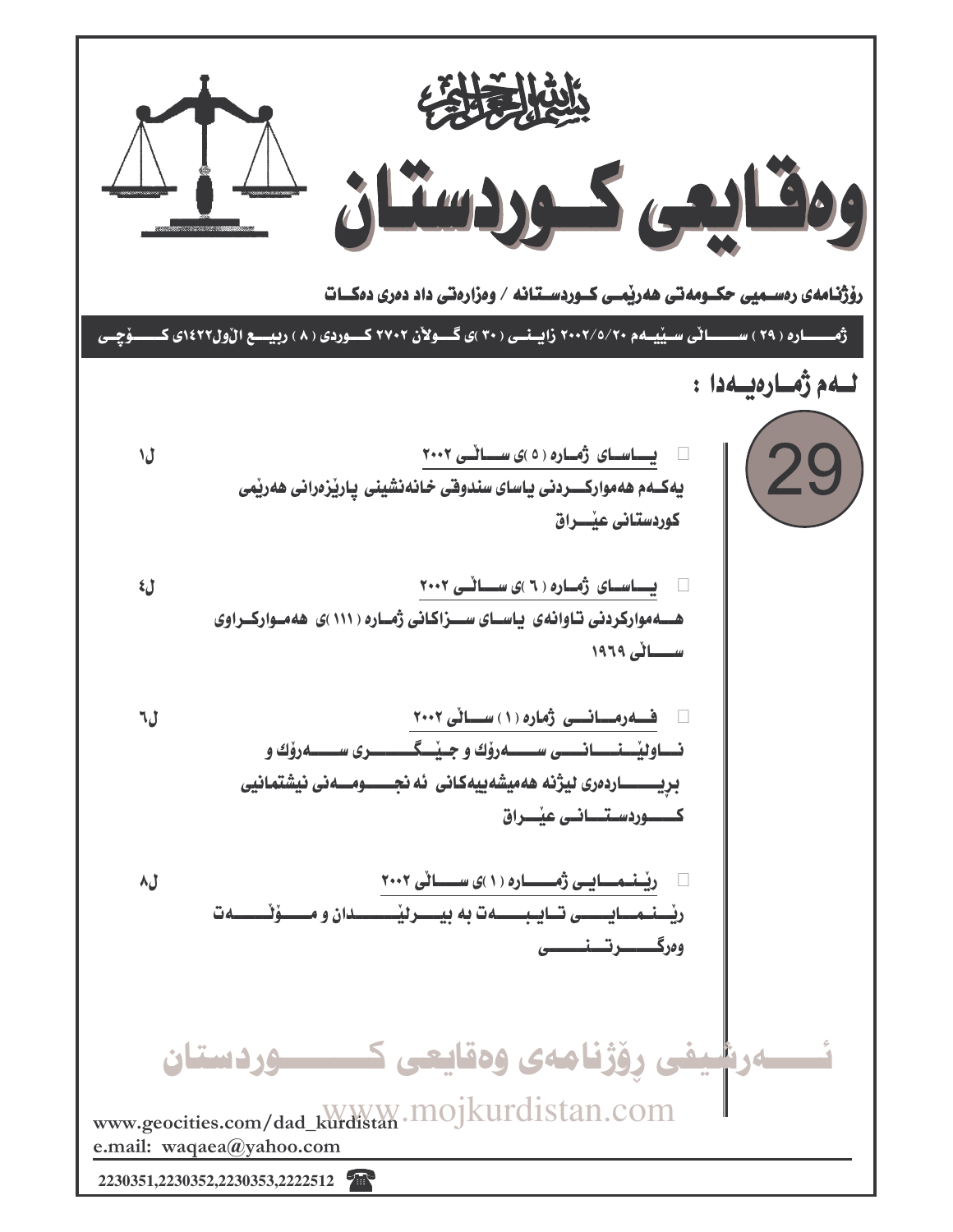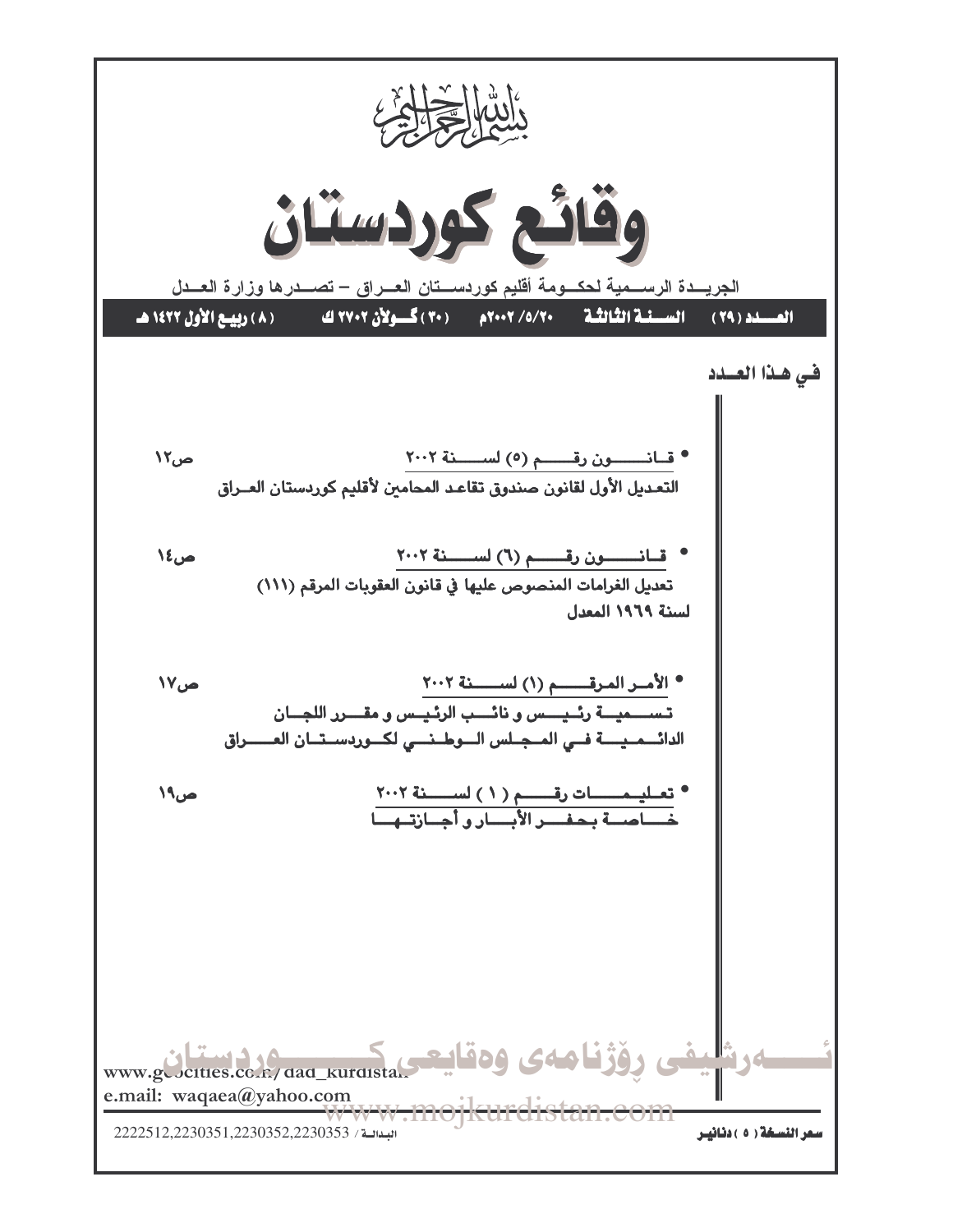به نساوی خسوای به خشیندهو میهره بسان ىە نــاوي گەنـــەوە ئه نجــومەنى نيشتمـانيى كوردســـتان ــ عيــراق زمارەى دەرھىسىسان : ٥ رۆژى دەرھىسىسان : ٢٠٠٢/٤/٢٥

پشت به حوکمهکانی برگ (۱)ی ماددهی (٥٦) و ماددهی (٥٣) لـه ياسای ژماره (١)ی ههمـــــوارکــــــراوی سالّی (۱۹۹۲)و ، لهسهر داوای ئهنجـــــومهنی وهزیران و ئــهو یاســاکارپیهش کـــــه ئەنــــجـومەنى نيـشتمانيى کوردسـتانى ـــ عێـراق لـه دانيـشتنى ئاسـايى ژمـاره (١١)ى رۆژى (٢٤/٤/٢٤) يــدا ئەنجـــامى داوەو ، بە يێى ئەو دەســـەلأتەش كە برگە (٣)ى مـاددەي دووهمــی یاســــــای ژمــــــاره (۱۰)ی ســــــالّی ۱۹۹۷ یێمــانی داوه ، بریــاری دهرهێنــانی ئــهم باســابـهى خوارەوەمان دا:

> باسای ژُمــاره ( ٥ )ی ســانی ٢٠٠٢ یاسای یه کـــهم هه موارکــردنی یاسای ژمــاره ( ۱۸ )ی سانی ( ۱۹۹۹ )ی سـنــدوقی خـانــهنشینی یـاریـْــزەرانی هەریمی کــوردستـانی ـــ عیـْــــراق

ماددەى ئەكــەم : مادده ی (۳) له باساکه پووچهان دهکریتهوه و ئهمهی خوارهوه له جنگای دادهنری :

- ۰۱ دەستەي سىندوق لـﻪ سـێ ئەنىدامى ئەسىلى و سـێ ئەنـدامى يـﻪدەگ يێـك دێت ٠ ئەوانـﻪ نوێنەراپەتى ھەرپەك لە وەزارەتى داد و وەزارەتى دارايى و ئابوورى و سـەندېكاي پــارێزەران دەكەن .
- ۲. نویندوی وهزارهتی داد سەرۆکاپەتی دەستەکە دەکاو ، لـه بـەردەم دادگاکـان و دايـەرەکانى دىكەدا نوينەرايەتى سندوقەكەش دەكات .
- ۳. وەزارەتـى داد ئەنـدامى ئەسـلْى و ئەنـدامى پـەدەگ لــە دادوەرە يلــە پەكـەكان دەپـالێوێ. وەزارەتى دارايى و ئابووريش ئەندامى يەدەگ لەو فرمانبەرانەي خۆي ھەلدەبژێرێ كە يلەيان له پلهی بهرێوەبـهر کـهمتر نیپـهو ، سـهندیکای پـارێزەرانیش ئەنـدامی ئەسـڵىو پـهدەگ لـه پارێزەرە راوێژكارەكان دەپاڵێوێ .
- ٤. وهزارهتی دارایی و ئابووری ئەندامه ناوبراوهکانی دەستەکە کە لە برگە (٣)ی ئەم ماددەيەدا هاتووه ، بۆ ماوەي سالّيْك دادەمەزرينى و تازەكردنەوەشيان لە باردا ھەيە . ماددەي دووەم :
- برگهِ (۳) له ماددهی (٥)ی پاساکه ههموار دهکری ه، بهم شده میهی خوارهوه دهخوینریتهوم : ۳. (۲۰٪) ی ئـه و مزوکزییـه ی بـه پـاریزه رده دری لـه و ده عوایانـه دا کـه لیژنـه ی بهشـکردنی ده عواكان به بِلِيْلِ لِلْهُمْلَى لِيَارِلِيْزِةَ رَايِةٍ فِي لِيْلِيْ وَإِصْلِيْلِيْلِ (WWW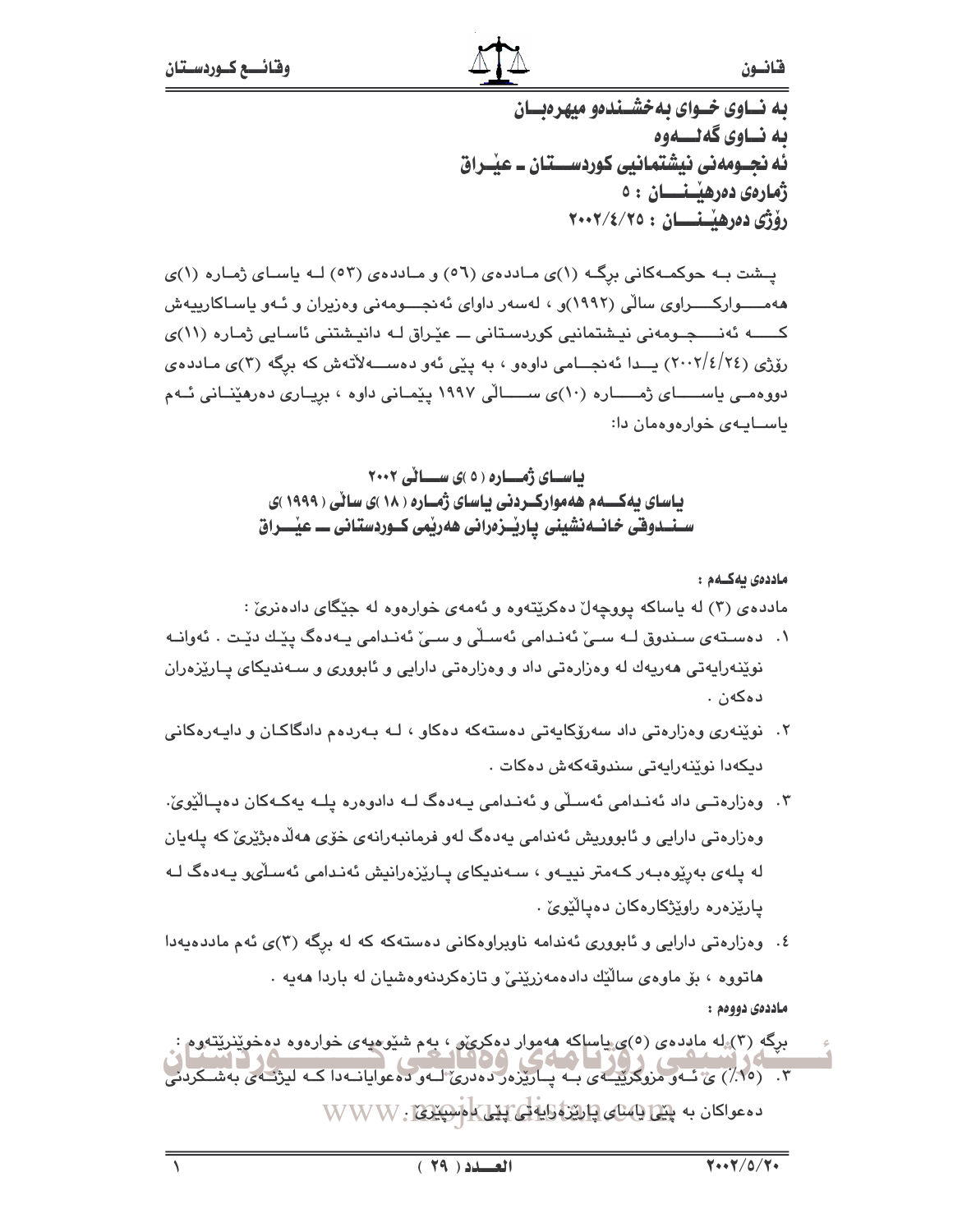ماددەى سىيەم :

برِگه (۱) لـه (دووهم)ی مـاددهی شهشـی یاسـاکه پووچـهلٌ دهکریتـّـهوه و ئهمـهی خـوارهوه لـه جێگا*ی د*ادەنری*ٰ* :

یهکـهم : ئابوونـهی بهشـداربوونی سـالأنه لـه پـارێزهران بـه پێـی مـاوهی تۆمارکردنهکـهیان بـهم شنيوهيهي خوارەوە وەردەگىرىٰ :

- اً. (١٥٠) سه دو په نجا دينار ئهگهر (٣) سيِّ سالٌ بهسهر تۆماركردنهكهيدا تێنهپهريبيِّ .
	- ب. (۲۰۰) دوو سهد دینار ئهگهر (۳) سیّ سالٌ بهسهر تۆمارکردنهکهیدا تێیهریبیؒ .
	- ج. (۲٥۰) دوو سهد و پهنجا دینار ئهگهر پێنج سالٌ بهسهر تۆمارکردنیدا تێپهریبیِّ .
		- د. (۳۰۰) سیٚ سهد دینار ئهگهر ده سالْ بهسهر تۆمارکردنیدا تێیهریبیٚ ۰
	- ه. (٣٥٠) سیٚ سهد و پهنجا دینار ئهگهر یازده سالْ بهسهر تۆمارکردنیدا تێیهریبیٚ .
		- و. (٤٠٠) چوار سەد دىنار ئەگەر بىست سالٌ بەسەر تۆماركردنىدا تێيەرىبىؒ .
- بهندی (سیپیهم) لــه مـاددهی شهشــهم هــهموار دهکـریّ و بــهم شـیوهیهی خـوارهوه  $\Box$ دەخويىريتەوە :

دووهم : پارێزەر ئابوونەي ساڵى پێشووى بەشداربوونى سىندوق بـﻪ پـﻪك جـار لـﻪ مـاوەي مـانگى کانوونی دووهمی ههموو سالٽِکدا دهدات. خــوّ ئـهگــهر ، هــات و ، لــه کــات و وهختــی دواکــهوت و نەيدا ، ئەوە لەو بارەدا رێژەی (٥٠٪) لەسەدا يەنجای ئابوونـەی بەشـداربوونى سـالآنەی لەسـەر زياد دەكرىّ .

□ بهندي (حهوتهم) ي ههمان مادده له پاساكه هـهموار دهكريِّـو بـهم شـێوهيهي خـوارهوه دادرێژرێتەوە :

ســێيـهم : پێويسته لهسـهر دايـهره رهسمپيـهکان و شهخـسه مهعنهوپيـهکان رێـژهی بريـاردراوی باسایی له مزوکریی یاریزهر دابشکینن و یهکسهر مهوالهی سندوقهکهی بکهن . ماددەى چــوارەم :

مادده ی (۲۱) له یاساکه ههمواردهکریٌو ئهمهی خوارهوه له جێگای دادهنریؒ .

بەدەر لە حوكمەكانى ماددەگەلى رابردوو ، دەستە ئەمانەى خوارەوەش دەدات :

- ۰۱ مووچهی مانگانه که له (۵۰۰) دینار کهمتر نهبیٌ بو خاوخپزانی ئهو یارپزهرانهی که بـه هـوّی بزاڤی رزگاریخوازی کوردهوه شههید بوون .
- ۲. مووچهی مانگانـه کـه لـه (۲٥٠) دوو سـهد و پـهنجا دینـار کـهمتر نـهبیّ بـوّ خـاوخیّزانی ئـهو پارێزەرانەی کە دوای دەست بەرداربوونى دەسەلأتى مەركـەزى لـە بـەرێوەبردنى كوردسـتان واتا دوای ۱۹۹۱/۱۰/۲۳ مردوون تا دهرچوونی پاسای ژماره (۱۸)ی سالی (۱۹۹۹)ی سندوقی وردستان فانشيني يارين زاوز كالماءى ودفايتحى

ماددەى يېنجــەم : www.moikurdistan.com مادده ی (٢٤) له یاساکه پووچهلْ دهکرێتهوه .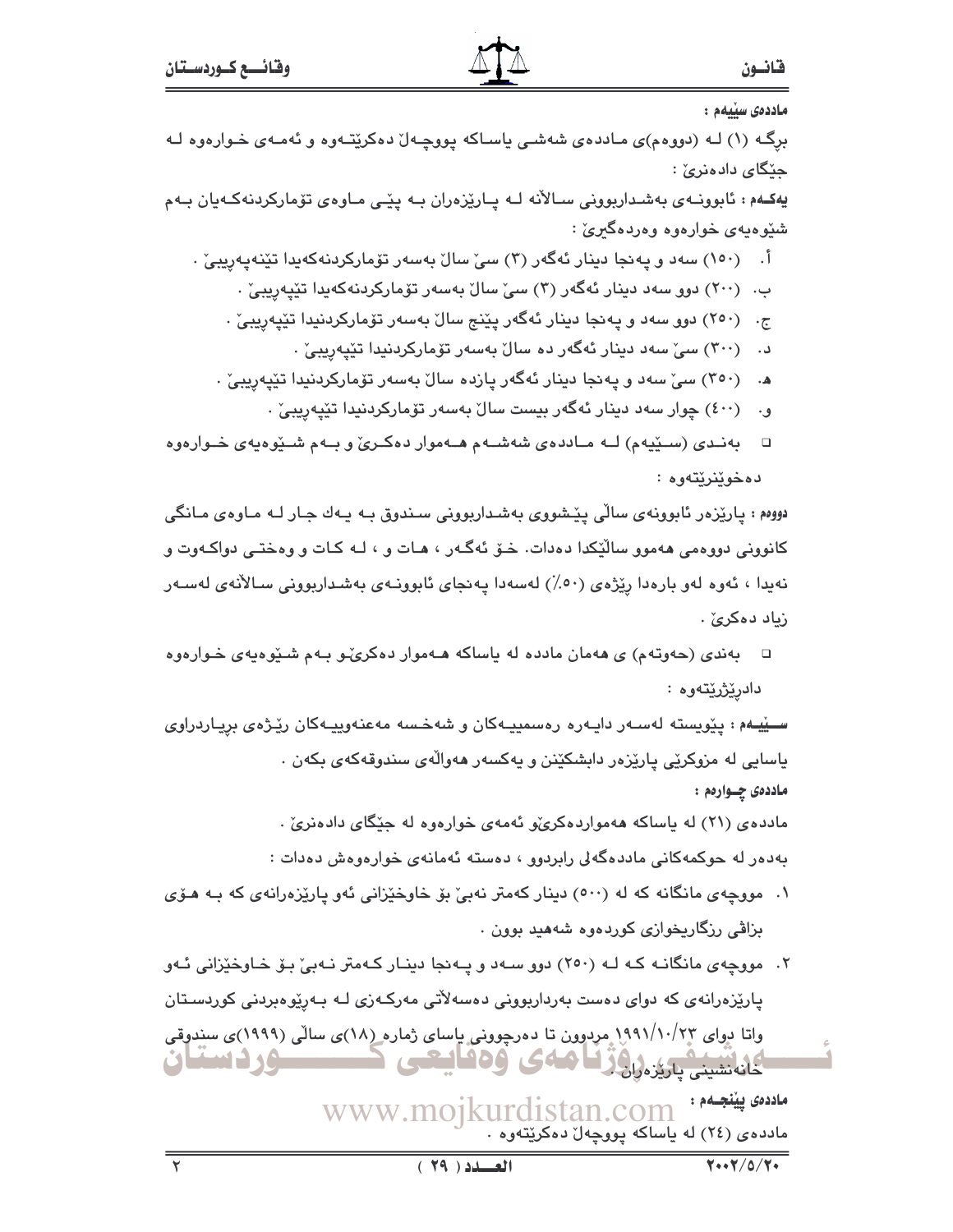ماددەى شەشــەم :

وەزارەتى دارايىپو ئابوورى بۆى ھەيە رێنمايى پێويست بۆ ساناكردنى بەركارخستنى حوكمەكانى ئەم ياسايە دەربھێنىٚ ٠

ماددەي حەوتەم :

يٽويسٽه ئەنجومەنى وەزيران حوكمەكانى ئەم ياسايە بخەنە بەركار :

ماددەى ھەشتەم :

ئهم پاسايه له رۆژي بلاْوكردنهوهي له (وهقايعي كوردستان) دا › دهخرێته بهركار .

د. رۆژ نــوری شــاوەيس سـەرۆکى ئە نجـومـەنى نيشـتمانيى کوردسـتانى ــ عیّـراق

## هــوْکــاره زەرورەکـانى يەکــەم ھەمــوارکـــردنى ياساي ژمارە ( ۱۸ )ى ساڻى ( ۱۹۹۹ )ى سـندوفی خـانــهنشینی یـاریـْـزەرانی هەریمی کــوردستـانی ـــ عیـْــراق

لەب در ئەوەي دەقــەكانى ياســاي ژمــارە (١٨)ى ســالّى (١٩٩٩)ى ســندوقى خانەشــينيى پارێزەرانى ھەرێمى كوردستانى عێراق لە رۆژى بلاْوكردنەوەي لە رۆژنامـەي ژمـارە (٥٧)ى رۆژى ۱۲/۲۱/ ۱۹۹۰می (پهرلهمان)دا خرا بووه بهرکار ههندیّ حوکمی تێدا نهبوو که ئهوه بوو له مـاوهی کار پٽکردنيدا ههستي يے کرا ، لهبهر ئهوه پٽويستي بهوه بوو که دووياره چاوي پٽدا بخشێنرێتەوە ، نەخاسمە ھەندىٰ حوكمى تايبەت بە ماوەي رەفتەنى (الفترة الأنتقالية) سىندوقى خانهنشینی پارێزەران که پێویست ناکات بمێننهوه ، جگـه لـهوەو ، لـه پێنـاوی بهرزکردنـهوهی سەويەي ژيارىمو كۆمەلايەتى وتەندروستى و وەديھێنانى زەمانـەتى خانەنىشىنى يارێزەرانىدا لـﻪ کـاتي ژيـاني خۆيـان و بـۆ خاوخێزانيـان يـاش مردنـي خۆيـان ، ھــەروەھاش بـۆ رێزگـرتن لــەو پارٽســــزهرانهش کــه خــوێنی خۆپــان بــهخت کـرد و لــه پێنــاوی بزاڤـی رزگـاریخوازی کــورددا شههیدبوون و ، بۆ بەھێزکردنی توانستی سندوقی خانەنشىينيى يارێزەران و کاراتر کردنـی رۆڵـی سندوقهکەو ، تا وەزارەتـى داديـش لـه رێکخـستنى دەسـتەي سـندوقهکەدا رۆلـّى خـۆي بېينىّدو ئەركى سەرۆكاپەتيى دەستەكە بە دادوەرى پلەئ يەكەم بسىيرىّ ، لەبەر ئەرانە پيويىست رايور

# www.mojkurdistan.com

ئەم ياساكارىيە ئەنجام بدريت .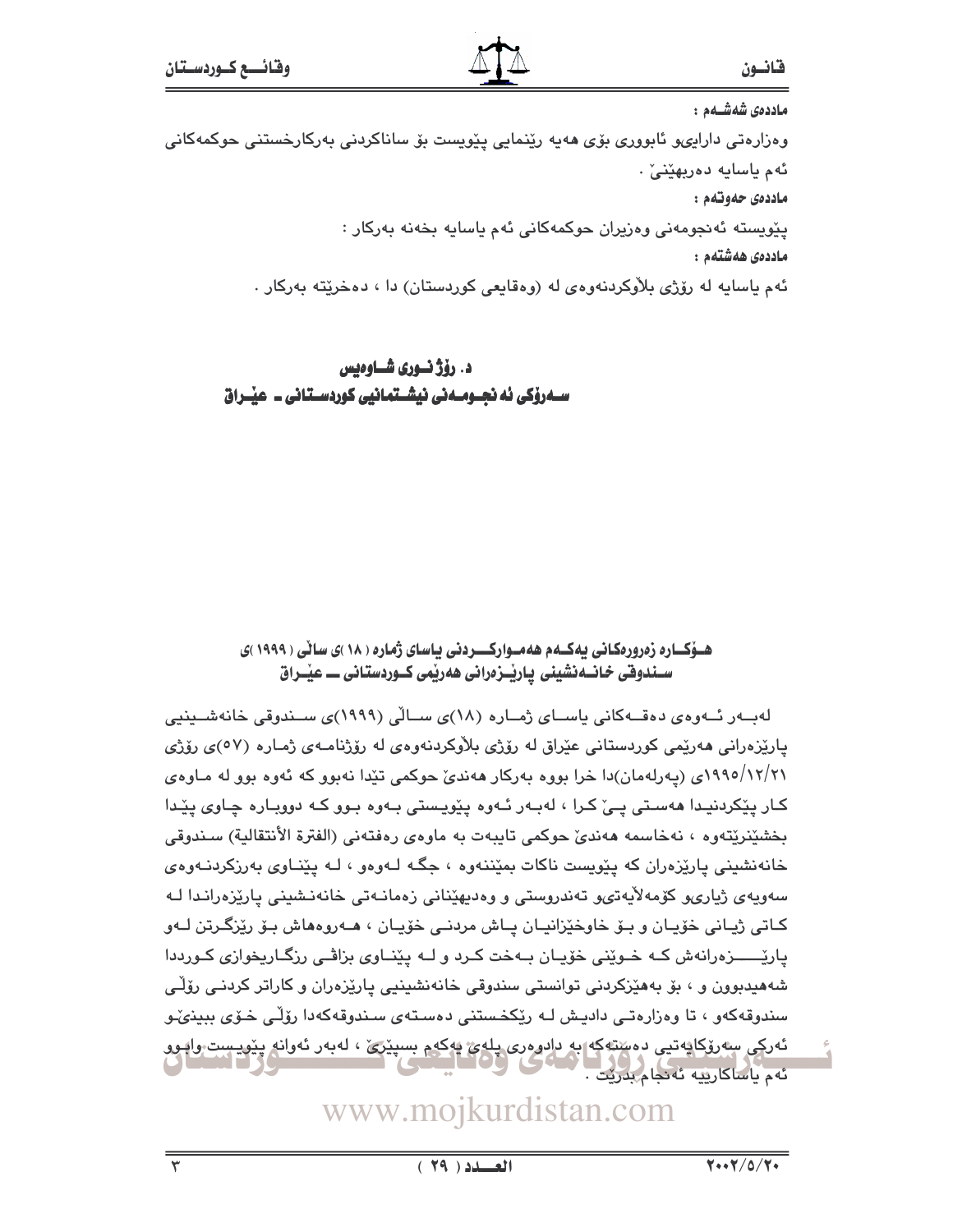به نساوی خسوای به خشسندهو میهره سان ىە نــاوي گەنـــەوە ئه نجــومەنى نيشتمـانيى كوردســـتان ــ عيــراق زمارەى دەرھىسىسان : ٦ رۆژى دەرھىسىسان : ٢٠٠٢/٥/٧

یسشت به حوکمهکانی برگ (۱)ی ماددهی (٥٦) و ماددهی (٥٣) لـه یاسـای ژمـاره (۱)ی ههموارکراوی سالّی (۱۹۹۲) و ، لهسهر داوای وهزیـری داد و رهزامهنـدیی ئهنجومـهنی وهزیـران و ئەر ياساكاريپەش كە ئەنجومـەنى نيـشتمانيى كوردسـتانى عێـراق لـە دانيـشتنى ئاسـابى ژمـارە (۱۳)ی روّ ژی (۲۰۰۲/۰/۱) پــدا ئــهنجامی داوهو ، بــه پێـی ئــهو دهســهلأتهش کــه برگــه (۳)ی مـادده ی دووهمـی یاسـای ژمـاره (۱۰)ی سـالّی ۱۹۹۷ ییّمـانی داوه ، بریـاری دهرهیّنـانی ئـهم ياسايهى خوارەوەمان دا:

باســای ژمــاره ( ٦ )ی ســانی ٢٠٠٢

ماددەى يەكــەم :

بری ئهو غهرامانهی که دهقهکانیان له یاسای سزاکانی ژماره (١١١)ی ههموارکراوی سالّی (۱۹٦۹)دا هاتووه بهم شَيْوهيهي خوارهوه دهبن : یهکـهم : سهریـێچییهکان له (٥٠) دینار کهمتر نابیٌ و له (٣٠٠) دیناریش زیاتر نابیؒ . دووهم: كهتن (الجنح) له (٣٠١) دينار كهمتر نابيٌّ و له (١٥٠٠) ديناريش زياتر نابيٌّ . سِیْیهم : جینایهت له (۱۵۰۱) دینار کهمتر نابیٌ و له (۵۰۰۰) دیناریش زیاتر نابی ؒ . ماددەي دووەم : دادگا ، لەھەر رۆژەي كە حوكمدراو لە تەوقىفدا بەسەرى دەبات بىست دىنار لە غەرامەكەي كـەم دەكاتەوە . ماددەى سىيەم : ئەگەر جورمێك تەنھا بە غەرامە حوكم داربى،ّو حوكمدراوەكە كە غەرامەكـﻪ نـﻪدات ، ئـﻪوە ، لـﻪو بارهدا دادگا له جياتي ههر بيست دينارهو يهك رۆژ حوكمي حهپسي دهدات ، به مهرجيّ مـاوهي حهيسه كه ، له ههموو حالّهتيكدا ، له دوو سالٌ نهتراريٌ . ماددهۍ چــوارهم :

حوکم به کانی برگ ی سکیه م لــه بریــاری ژمـاره (۱۰۶)ی روزی (۱/۲۷/۱۸۸/۱)ی نه نجوهــه نی سەركردايەتىّ شۆرش (مْجَلَس القيادة الثَورة) لَه مەرىيَّمى كوردستانى عيراقدا لەكار دەخرى . ملادەي يىنچىەم : www.mojkurdistan.com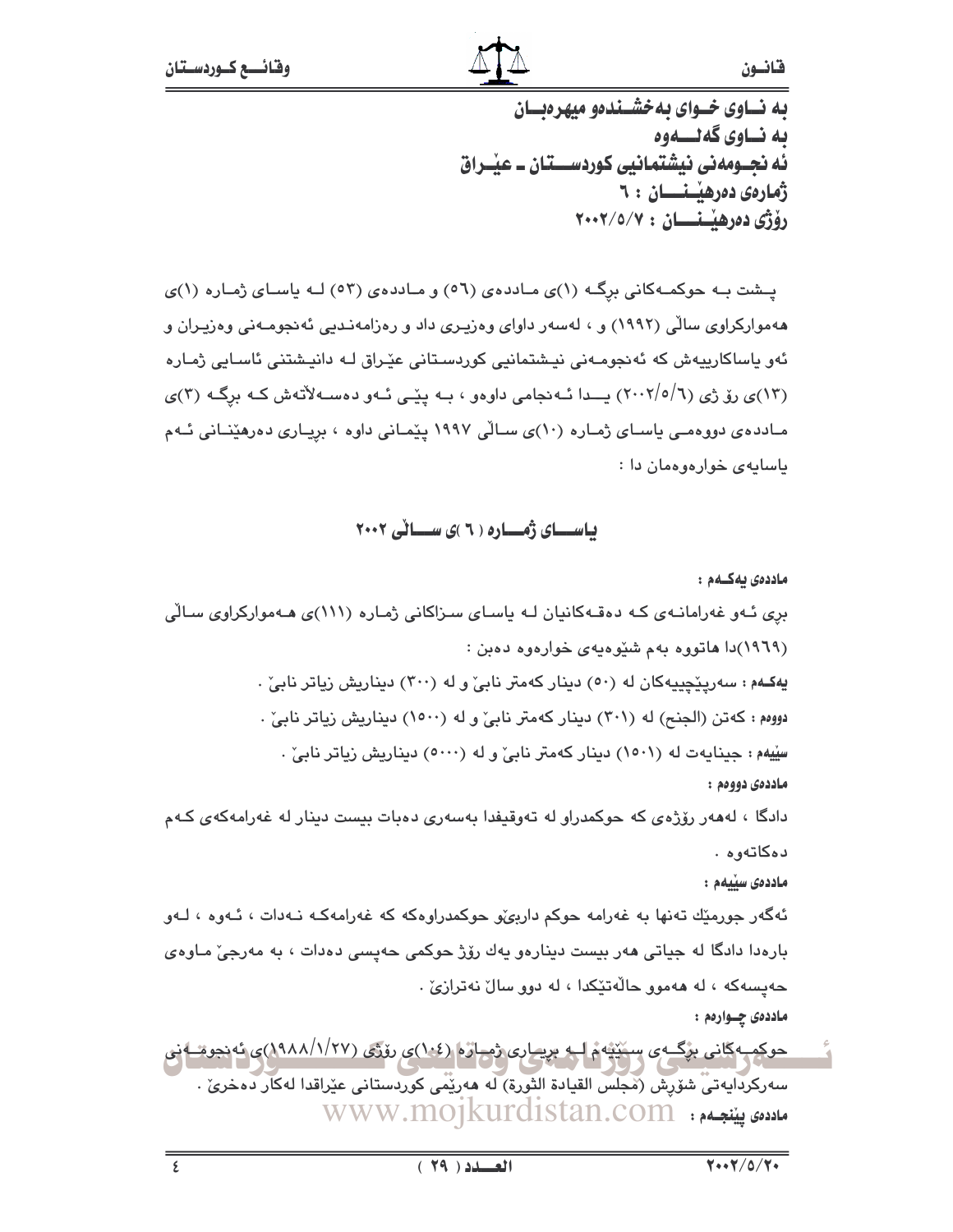هەر دەقى يێچەوانەي حوكمەكانى ئەم ياسايە بێت ، ناخرێتە بەركار . ماددەى شەشــەم : پێویسته لهسهر ئهنجومهنی وهزیران حوکمهکانی ئهم یاسایه بخهنه بهرکار . ماددەي جەوتەم : حوکمهکاني ئهم ياسايه له رۆژي بلاْوکردنهوهي له (وهقايعي کوردستان)دا ، دهخرێته بهرکار .

د. رؤژنسوری شاوهیس ســهروٰکی ئه نجــومــه نی نیشــتمـانیی کوردســتان ــ عیّــراق

> \*\*\*\*\*\*\*\*\*\*\*\*\*\*\*\*\*\*\*\*\*\*\*\* \*\*\*\*\*\*\*\*\*\*\*\* \*\*\*\*\*\*\*\*\*\*\*\*\*\*\*\*\*\* \*\*\*\*\*\*\* \*\*\*\*\*\*\*\* \*\*\*

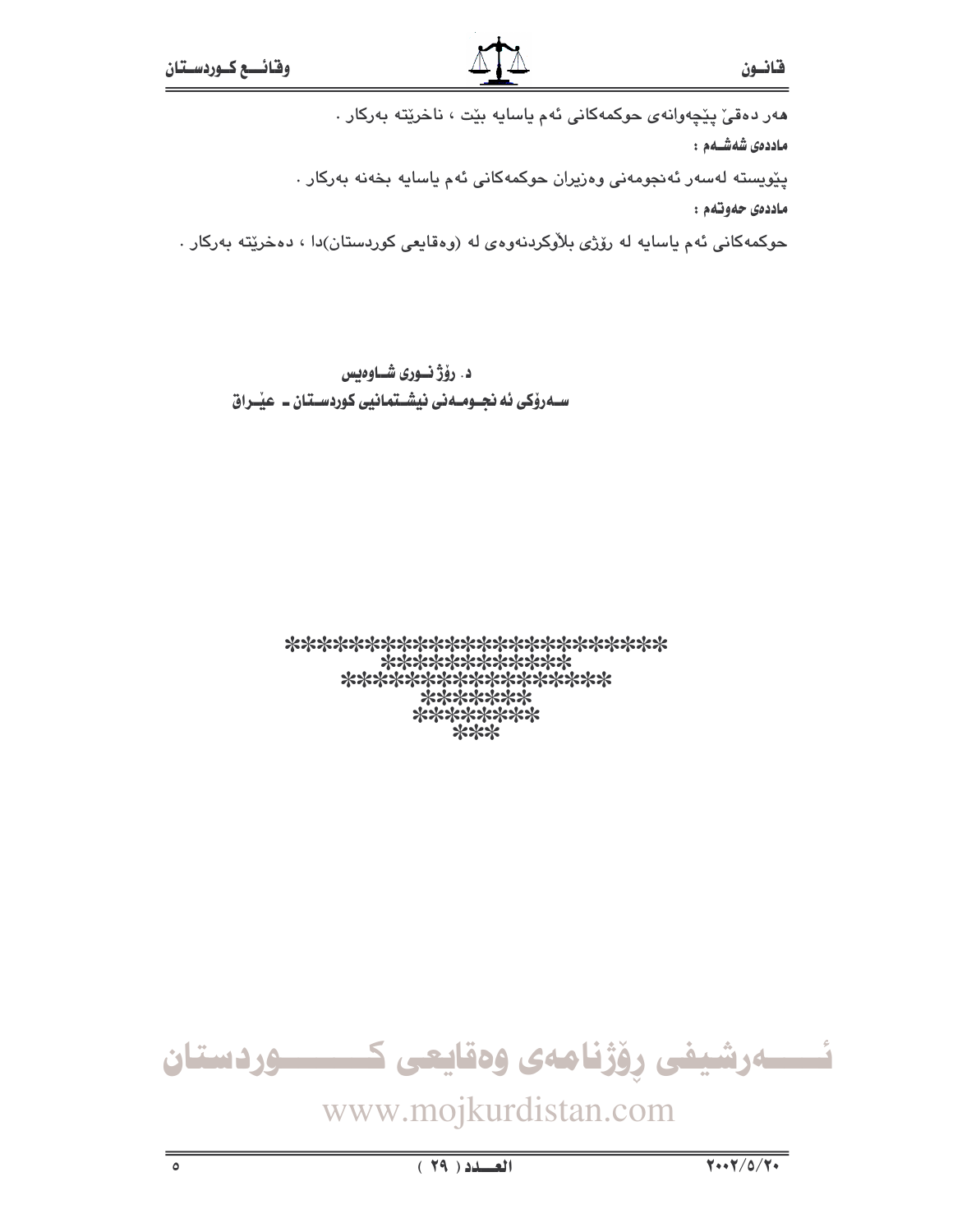به نساوی خسوای به خشسندهو میهرهبسان ىە ناوي گەنسەوە نّه نجــومهنى نيشتمـانيى كوردســـتـان ــ عيْــراق ژمارەي فىەرمىلان : ١ دۆۋى فەدەكان: ١٤/٤/١٤

" فهرمان "

پسشت بــه هـــه(ردوو بږیـــاری ژمــاره (۲)ی رۆژی ۲۰۰۲/٤/۱ و ژمــاره (۳)ی رۆژی ۲۰۰۲/٤/۱۰می ئهنجومهنی نیشتمانیی کوردستانی ـــ عیّـراق و حـوکمی برگـه (۳)ی مـاددهی (۳۹) لـه ییّـروّی ناوخۆی ژماره (۱)ی هەموارکراوی سالّی ۱۹۹۲ی ئەنجومەن ، ئەنـدامانی لیژنـه هەمیـشەپیەکانی ئەنجومەن كە ناويان لە خوارەوە تۆماركراوە ھەريەكەو ، ئەو ئەرك و فرمانــە بـەرىّ دەخـات كــە بهرامبهر ناوهکهی نیشان دراوه:

يەكسەم:

 $\bar{\varphi}$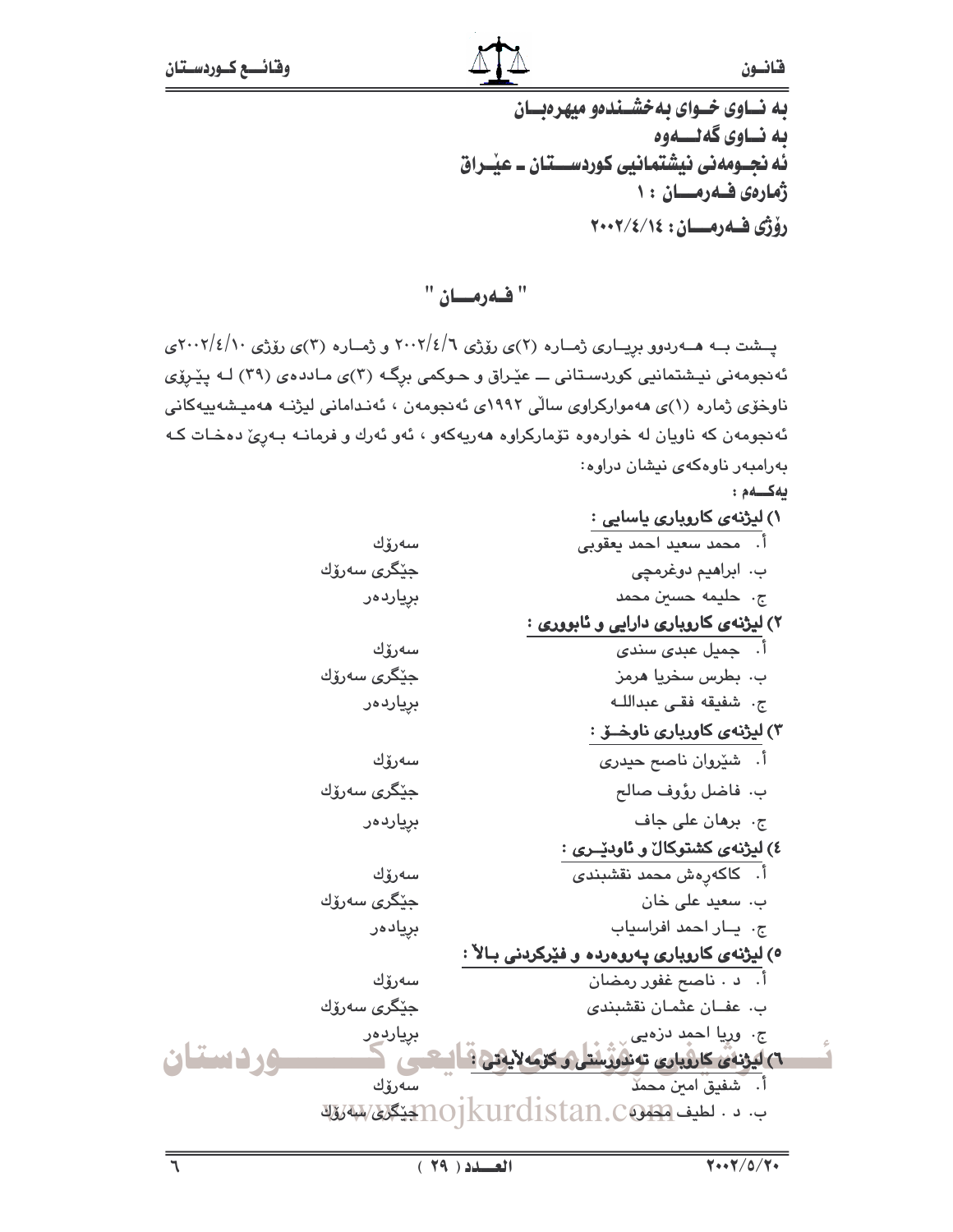| برِياردەر                    | ج- ظاهـر محمد ابراهيم                                            |  |
|------------------------------|------------------------------------------------------------------|--|
|                              | ۷) لیژنهی پهیوهندییهکان و کاروباری رۆشنبیری :                    |  |
| سەرۆك                        | أ. احمد سالار عبدالواحد                                          |  |
| جێگر <i>ی</i> سەرۆك          | ب. د . نياز جميل ميران                                           |  |
| بڕۑاردەر                     | ج. ابراهيم سعيد محمد                                             |  |
|                              | ۸) لیژنهی ئەوقاف و کاروباری ئیسلامی :                            |  |
| سەرۆك                        | أ.   ملا محمود دیرشهوی                                           |  |
| حێگر <i>ی</i> سەرۆك          | ب. محمد طاهر زين العابدين                                        |  |
| برياردەر                     | ج. جوهر احمد شاواز                                               |  |
|                              | ۹) لیژنهی شارهوانیپهکان و گواستنهوه و گهیاندن                    |  |
| سەرۆك                        | أ.   ملا مادی خضر کویخـا                                         |  |
| جێگر <i>ی</i> سەرۆك          | بِ، سعيد محمد صديق هروري                                         |  |
| برِياردەر                    | ج. حمه علىتۆفيق                                                  |  |
|                              | ۱۰) لیژنهی پیشهسازی و وزه و کانــزاکان :                         |  |
| سەرۆك                        | أ. محمد امين مولود                                               |  |
| جێگر <i>ی</i> سەرۆك          | ب. جلال محمد سليم خۆشناو                                         |  |
| بڕیاردەر                     | ج، احمد على عمــر                                                |  |
|                              | ۱۱) لیژنهی کاروباری پێشمهرگه :                                   |  |
| سەرۆك                        | أ.   جعفر شَيْخ على                                              |  |
| حێگر <i>ی</i> سەرۆك          | ب. سیروان کاکهیی                                                 |  |
| برياردەر                     | ج. حسن صالح روستم                                                |  |
|                              | ۱۲) لیژنه <i>ی</i> مافی مرۆۋ :                                   |  |
| سەرۆك                        | أ. عبدالخالق زنگنه                                               |  |
| جێگر <i>ی</i> سەرۆك          | ب.  يحيى محمد عبدالكريم البرزنجى                                 |  |
| برِياردەر                    | ج. انور شوکر محمد                                                |  |
|                              | ۱۳) لیژنهی ئهشغال و ئاوهدانکردنهوه :                             |  |
| سەرۆك                        | اً. حميد سليم ميران                                              |  |
| جێؚگر <i>ی</i> سەرۆك         | ب. ابراهيم سعيد محمد                                             |  |
| برياردەر                     | ج٠ نادر محمد قادر                                                |  |
|                              | ١٤) ليژنەي پاراستنى مافى ئافرەت :                                |  |
| سەرۆك                        | أ. فوزيه عزالدين رشيد                                            |  |
| ج <u>ٽ</u> گر <i>ی</i> سەرۆك | ب. زهرا حاجي طه                                                  |  |
| برياردەر                     | ج. شفيقه فقى عبدالله                                             |  |
|                              | - دووهم : ئەم فەرمانە لە (روقايعى كورېستان)دا بلاْر بىرەكرىتتەرە |  |

ئىسسساموشىيىغى وۆژنا ھايى 90 قايۇندون شاوەيس<br>ئىسسساموشىيىغى وۆژنا ھايى ئەنجومەن نىشتەنيە كوردستان-ھىراق www.mojkurdistan.com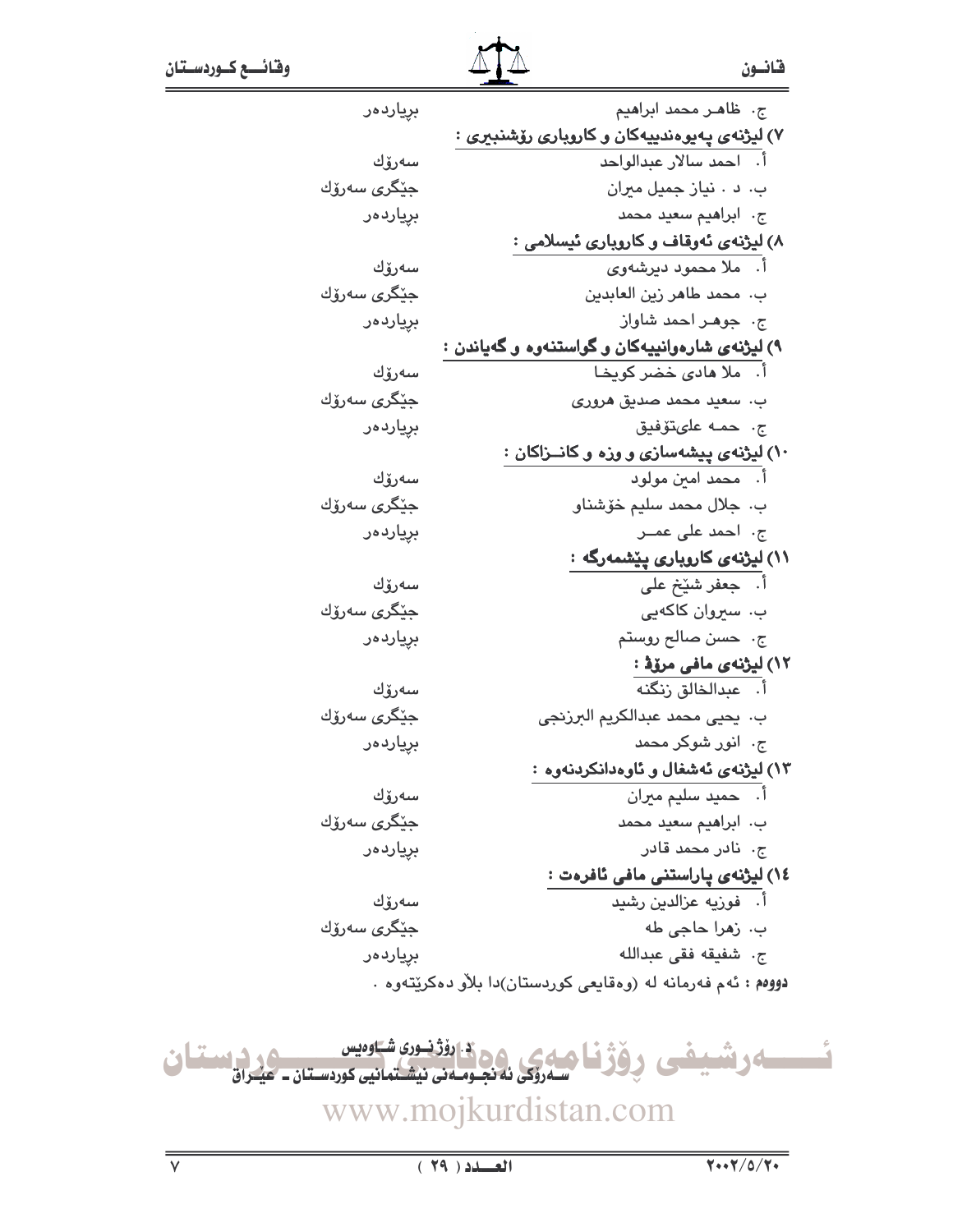قانسون

ریْنمــایی ژمــاره (۱)ی سـانی ۲۰۰۲ تايب1ت به هه ٽک1نـدني بيـــري ئــاو لــــه ههريمي کــوردستاني عيـّـراق

ماددەي يەكــەم : مۆڵەتى ھەلكەندنى بىرى ئاو .

أ. مۆلّەتى ھەلكەندنى بىرى ئاو بۆ سوودى گشتى :

۱. لایەنگیری له لایەن داواکار کەوا ھەلّکەندنی بیرەکە سوودی گشتی تێدایە ٠

۲. دياريکــــــردنى مەبەســــتى ھەلكـــەنــــدنى بيــــــــر ، وەك خواردنــــەوە ، كــشتوكالْ ، ييشەسازى و هى ديكە .

۲. بەرپوەبەرايەتيەكانى ئـاوي ژێـر زەوي پارێزگاكـان پـاش ئـەوەي داوكارپيەكـە لـە لايەنـە كارگێرييــه تايبەتمەنديەكانــەوەي بــۆ دەنێــردرێ لێكۆڵێنــەوەي خۆپــان دەكــەن و بــۆ بەرێوەبەراپــەتى گــشتى ئــاودێرى و سەروچــاوەكانى ئــاوى دەنێــرن لــە گــەلٚ دەربرینــى راو راسپاردەيان .

٤. لیژنهپهکی پسپۆر له بهرێوهبەراپەتی گشتی ناوبراو ھەموو زانیارپیەکان تاوتۆ دەکـات بـه زانياريـــه مايدرولــــــوّجيهكانيـــشهوه مەركـــه تــــــــــهواوي مەرجــــهكاني ليّ ماتـــهجيّ ئـــهوا رەزامەندى لەسەر دەدرىؒ ٠

ب. مۆلەتى ھەلكەندنى بىر بۆ كەرتى تايبەت .

بۆ مۆلەتدان ئەو ھەنگاوانە دەھاوێژرێن .

۰. داوايەك دەدرێتە لايەنە كارگێرييە تايبەتمەندەكان .

۲.بەرێوەبەرايەتپەكانى ئاوى ژێر زەوى پارێزگاكان لە داواكە دەكۆلّنەوەو يشكنينى تايبەت به هايدرولۆجي دەكەن و زانيارىو راسياردەي يێويست بە شوێن ديار دەكەن وبە ھاويێڃى وێنــهى داواكــهو نهخــشهى زەوييەكــه بــۆ بەرێوەبەراپــەتى گــشتى نــاويراوى دەنێــرن ، تــا رەزامەندى لەسەر بدرىؒ ياخود نەدرىؒ .

۳.سەبارەت بە بېرى كشتوكالى پێويستە نووسىراوى لاگىرى بەرێوەبەرايەتيـە گشتيەكانى کشتوکالی پارێزگاکانی له گەلّدا بێت و بیـسەلمێنیٚ کـه زەوییەکـه کـشتوکالّیهو ، سـەبارەت بەو زەوپيانەش كە كشتوكالى نىن لە لايەنى پەيوەندېدارى تايبەتمەندەوە لاگىرى لىْ بكريْت. ٤.دهبرینی را سهبارهت به بهشه ئاو و دیارکردنی ماوهی نزیکترین ببر یان سهرچاوهی ئـاو لهو پارچهپهي کـه بـه نيـازي بـبر لێدانن و رهچـاوي ئـهو مـاوه پهپرهوکراوانـه بکـريّ ، کـه ٳێڮڒڷؾ۫ڹ؈ۿۜڡٳۑڔڔڔڸڒڝٛٚؿۨ**ٛػ**ٲڂ<mark>ؠڡۏڔٳۏۅڮٳۺ۞ۊۜۦڸ</mark>ؖڮڕێ؏ؼۅ؞ڡٳۅۑؖێڿؠۦٮؙٶڔڔێؽؠٳڝۣٳڹٷڡ؊؊ۜ<u>ٵؖ؇</u> ٥.ئەوه روون بكرێتّەوه ئاخۆ ئەوپارچەيەي كە بىرەكەي لى ليٚدەدرى كارى بـە چاكسازى ل الماليا ليا الماليا بي الماليا الماليا الماليا الماليا كالماليا كان كان كان كان كان.<br>زەوى دەكەوي ياخود دوچارى رايەلەكانى ئاودىيرى و شۆراندى دەبى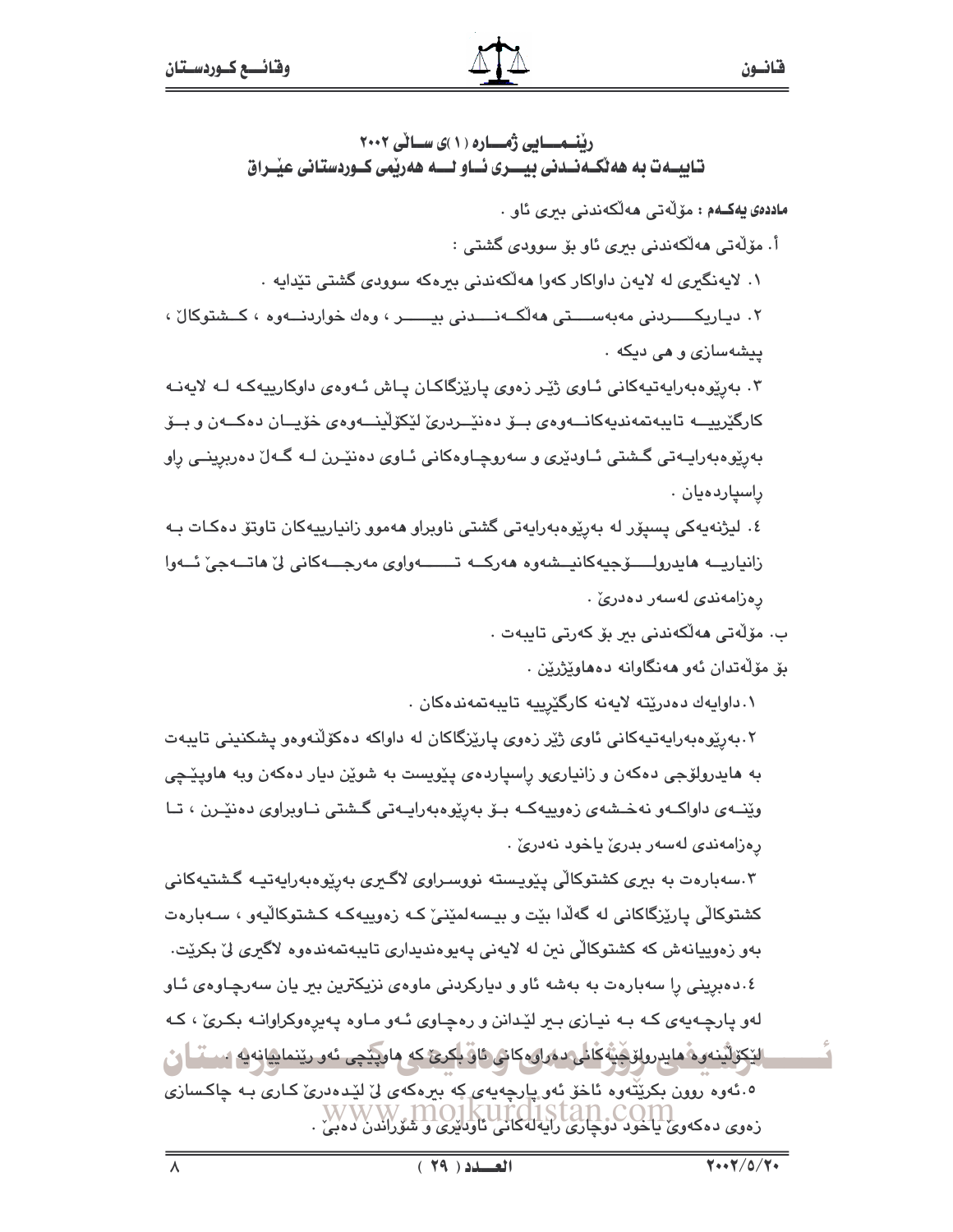٦. داواکار ھەموق رەسمێکی پاسايی لە ئەستۆداپە ٠

ماددەي دووەم :

مۆلەتى بېرلىدەران و ئامىرى ھەلكەندن :

- أ. مۆلەتى بىرلىدەر و ئامىرەكانيان .
- ١. \_ به بيّ وەرگرتنى مۆلّەتى ييشەي بېرلێدان له لايەن بەرێوەبەرايەتى گشتى ناوبراو لە دواي ههبووني ئهو مەرجانەي ئەو رينماييە ديارى كردووه ، نابيّ هيچ كارێكى بېرلێدان بكات .
	- ۰۲ داوايەك دەداتە بەرێوەبەرايەتى گشتى ناوبراو .
- ۴. پیویسته بیرلیده رکهشفیکی بیرلیدان و پیداویستیهکانی که بهکاریان دههینی و له لایهن ليژنەي تايبەتمەند تاوتۆبكرى يێشكەشى بكات .
- ٤. پێويسته شارەزاييەكى كارايى له كارى بېرلێداندا مەبێت ياخود مونەركارێكى مـﻪبێت كـﻪ شارەزايى لە بوارى بىرھەلكەندندا ھەبێت .
- °. جيولۆجييەكى مەبێت ، ئەگەر بۆشى نەكرا دەبى ٘مانا بۆ لايەنێكى راوێژكارى تايبەتمەنـد ببات لهو بارهوه دوای ئهوهی بهلگهنامهی ئهو بواره نیشان دهدات .
- ٦. ماوەي مۆلّەتەكە يەك سالّە و دەكرىّ دواي ئەوەي رەسمى ياسايى دەدات نوێى بكاتەوە. ب. ئەو مەرجانەي لە بىرلێداندا يێويستە يەيرەو بكرێن .
- ۱. لیژنەپىەكى تايبەتمەنىدى ھونىـەرى لــە بەرێوەبەراپــەتى گـىشتى نــاوبراو لــە زانيارييــە هایدرولۆجیەکانی هەر بیریّك دەكۆلّیتەوە ، كە نیاز وایە لیٚبدریٚ بە پیّی ئیستمارەیەك كە بىۆ ئەو مەبەستە ئامادەكراوە ٠
- ۲. یابەنـــدبوون بە ھەمـــوو ئەو مەرجە ھونەریانەی کە بەرێوەبەراپەتی گـشتی نـاوبراو بریـاری لێداوه .
- ۳. بـﻪﻛﺎﺭﻫﯚﻨﺎﻧﻲ ﻛﻪﺭﻩﺳـﺘﻪﻭ ﺋـﺎﻣﺮﺍﺯﻯ ﺟـﯚﺭﻯ ﺑـﺎﺵ ﺑـﯚ ﻳﺎﺭﺍﺳـﺘﻨﻲ ﺳﻪﺭﺳـﻪﻻﻣﻪﺗﻲ ﺑﯧﺮﻟﯚـﺪﻩﺭ ﻭ کرێکارهکان ، دەبےٚ بەرێوەبەرايەتپـەکانى ئـاوى ژێـِر زەوى يارێزگاکـان کەشـف و يـشكنين بکەن ، تا لە سەلامەتى كەرەستە بەكارھاتوۋەكان دلنيابن .
- ٤. بېرليْـدەر لەســەرپەتى زانيــارى ھايــدرولۆجى و شــيكردنەوە كيمياييــەكانى ئــاو بــە يێــى ئیستمارهیهك ، كه بۆ ئـهو كارەپـان ئامـادەكردوه لـه مـاوەی مانگێـك لـه رۆژی تـهواوبوونی ببرۆلێدانەكەوە بە بەرێوەبەراپەتى گشتى ناويراو بدات . ماددەى سىيەم :

مۆلەتى پېشەئ كارى پشكېنىڭى يېرى ئار : **٥٥ قامىسى** ، ك ــــود دستان ۰۱ لەسەر خواستى ْئەوەي دەيەويْ دەيدرێتىْ لە پاش ئەوەي لێژنەيەكى تايبەتمەنىد كـەل و پەل و ئاميرەكانى كوكون لولۇك كىلىك WWW.MOJKUICUSTAN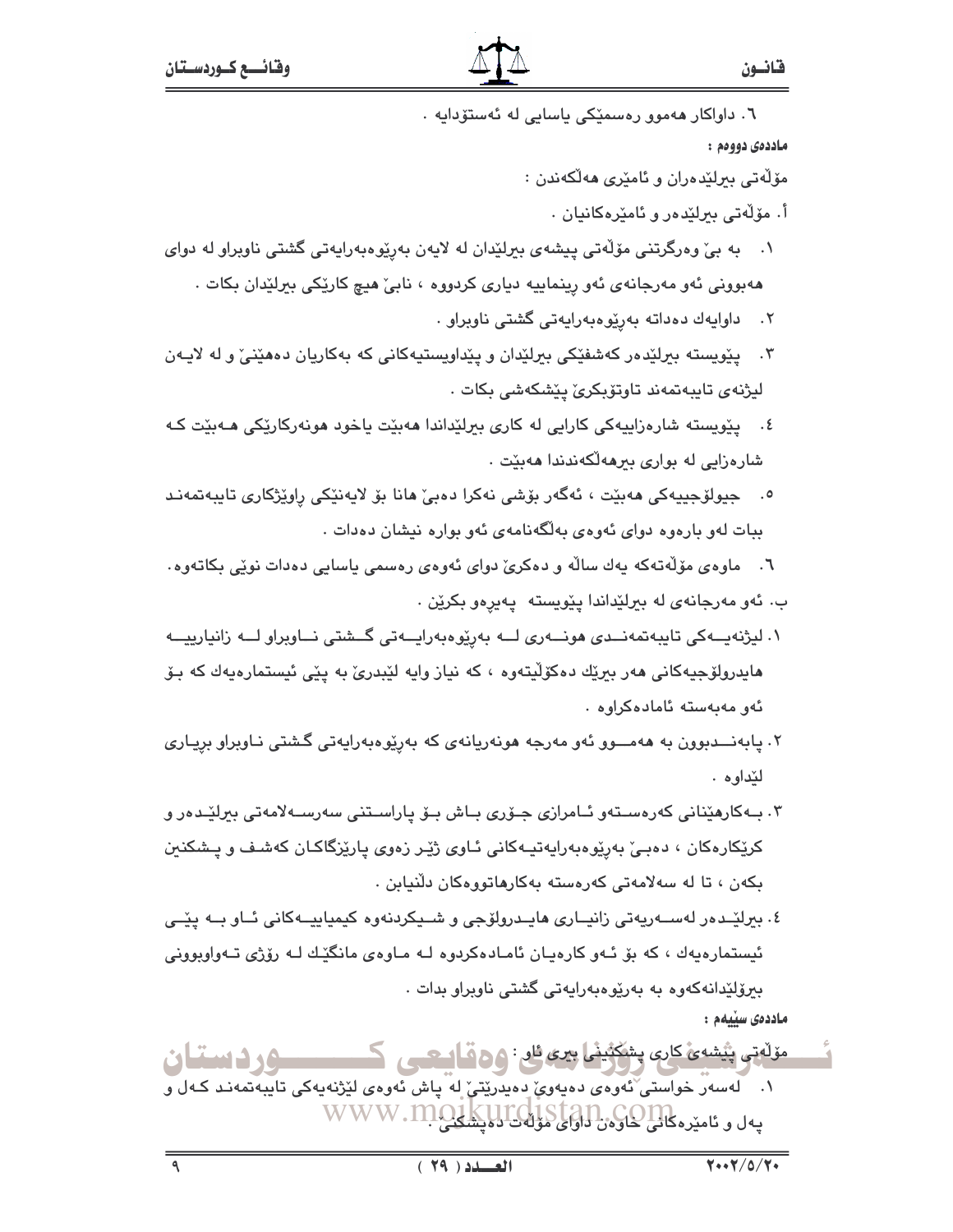- ماوەي مۆلّەت سالاّيكەو دواي ئەوەي رەسمى ياسايى برياردراو دەدات نويّ دەكريّتەوە٠
- ۴. مۆڵـــەت خـــــواز شــــــارەزايى لـه كـــــارى پــشـــكنيــن ھەبـــێ يـان يـەكێكى ھــەبێت پەسەر ئەر كارە رايگات .
	- ٤. جيولۆجى سەرپەرشتى كارى يشكنىن دەكات .

### ماددهۍ چــوارهم :

- مۆلەتى ئامێر و دەزگاي پاراستنىھ دامەزراندنى بىرى ئاو و فرۆشتنى كەل و پەلى پەدەگ :
- ۰۱ خاوهن دهزگاو نوسىينگه بۆ وەرگرتنى مۆڵەتى ييشەى كـارى ياراسىتن و دامەزرانىدن داخوازیهك پێشكهش به بەرێوەبەرایەتی گشتی ناوبراو دەكـات و ، ئــەو بەلگەنامانــەی يێـوە هاويێچ دهکات که تواناو لێهاتوويي رايهراندني ئهو کاره پهسند دهکهن .
	- ٢. دواي لايەنگىرى لێژنەي تايبەتمەند مۆلەتى دەدرێتى .
- ۳. ماوەي مۆلەتـــەكـــە سالێكــــەو دواي ئــەوەي رەســــمـــى ياســـــايى بريـاردراو دەدات نوئ دەكرێتەوە.

### ماددەى يېنجـەم :

- ۰۱ بری (۲۵۰) دوو سهدو یه نجا دینار وهك ههقی كهشفی لَیْدانی بیری ئیرتـوزای بـوّ سـوودی گشتي وهردهگىرين.
- ۲. بـرِی (۱۰۰۰) هــهزار دینــار وهك رهسمــی بهخــشینی مۆڵــهتی لێــدانی بــیری ئیرتــوازی وەردەگىرىٰ .
- ۴. بري (٥٠٠) پێنج سهد دينار هەقى كەشفى ئامێرى بېرلێدانى كەرتى تايبەت وەردەگىرىّ .
- ٤. بـری (٣٠٠٠) سـیٚ هـﻪزار دینـار رەسمـی بەخـشینی مۆڵـﻪتی بیرلێـدانی کـﻪرتی تایبـﻪتی وەردەگىرىٰ .
	- ٥. بری (١٠٠٠) هەزار دینار هەقى رەسمى نوێ كردنەوەي مۆڵەتى ئامێرەكان وەردەگىرێ .
- ٦. بـرِی (١٠٠٠) هــهزار دینــار رەسمــی بهخــشینی مۆڵـهتی پیــشهی کــاری پــشکنین و نــویّ کردنــهوهي وهردهگـيريّ و (٥٠٠) يێنــج ســهد دينــاريش هــهقي رهسمـي بهخـشيني مۆڵـهتي نوسینگەو دەزگاو نوێکردنەوەي وەردەگىرێت.
- ۰۷ بری (۲۰۰) دوو سهد دینار وهك ههقی كهشف له نوسـینگهكانی چـاككردنهوهو فرۆشـتنی کهل و پهلی پهدهگی تاقمی بىر وەردەگىرىّ .
- ۸. بری (٥٠٠) پێنج سهد دینار وهك هـهقی ئـهو جیولوّجیانـه وهردهگیریّت ، كـه لـه گـهلّ **مؤردستان** <u>ڄاوهُن ئامٽرهکاني بهرائندان ڳرينبهستيان مِوَرُ اکردووه . ڪ</u>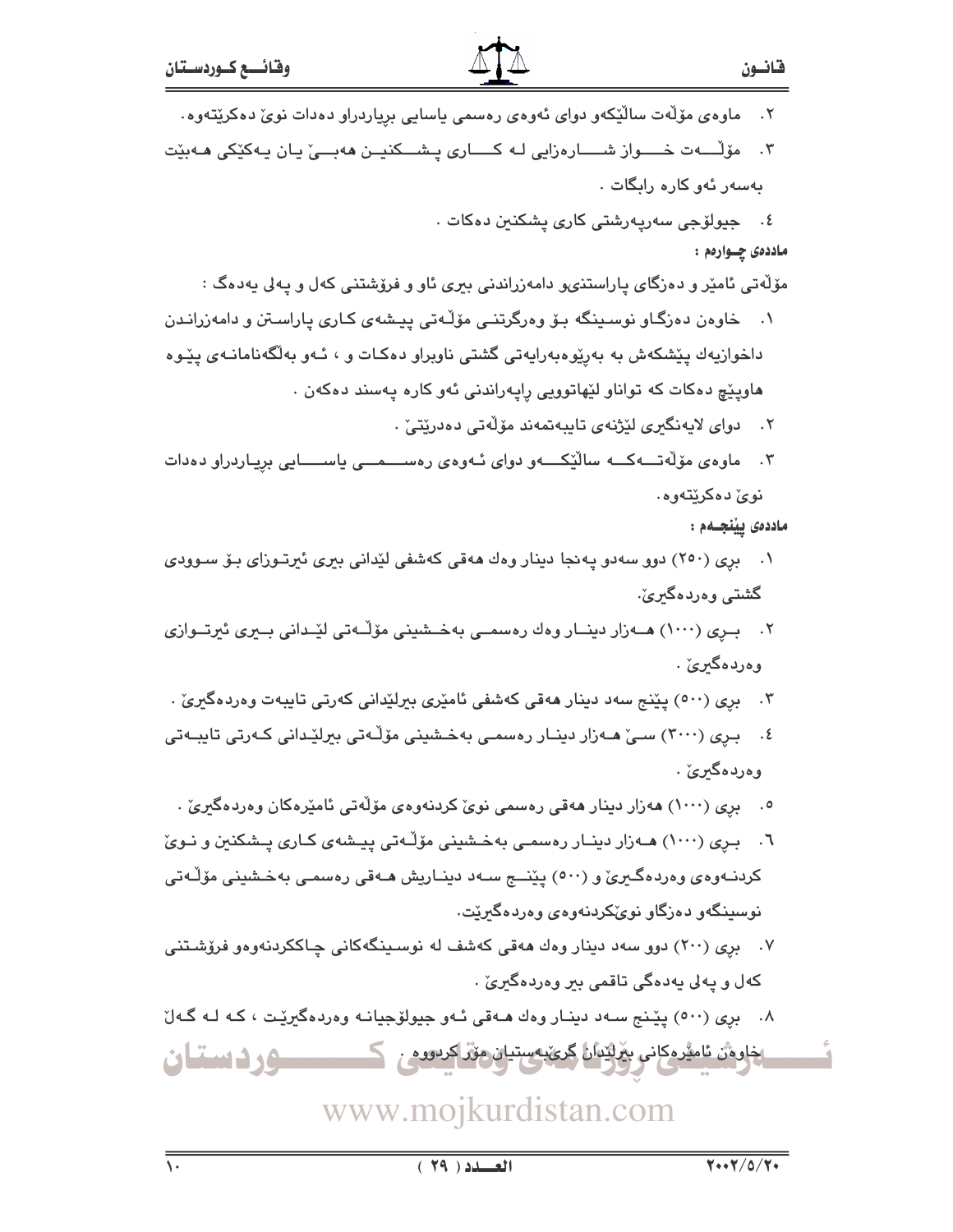ماددەى شەشــەم :

- ١. ئەگەر بېرلێدەر بـه بـێ وەرگرتنـی مۆڵـەت بـیری لێدا ، ئـهوا (٥٠٠٠) يێـنج هـهزار دينـار تاوانانهی لێدهستێندریؒ و ، ههر کاتیؒ دوویارهشمی کردهوه ئـهوا تاوانانهکهی دوو چـهندانه دهېيّ ، ئەوە سەرەراي دەست بەسەراگرتنى ئامێر و كەل و پەلە بەكارھێنراوەكانى ٠
- ۲. بېرلێده٫ (٥٠٠) پێنج سهد تاکو ههزار دینار پارهی لیدهسێنریٚ ئهگه٫ هاتوو سهرپێچی له بهنمدی /٤ی برگ+ی / أ و بهنمددکانی (١،٢،٣،٤)ی برگ+ / ب /ی مــاددهی دووهمــی ئــهو رینماییانه کرد ، ئەگەر دووبارەشى کردەوە ئـەوا دوو ھەنـدى بـرى يارەكـەى لێدەسـێنرىێو مۆلەتەكەشى لێدەسێنرێتەوە .
- ۳. بېرلیده رو ئهوهي بېریشي بۆ لیدهدرئ به یهکهوه بری (۵۰۰۰) پینیج هـهزار تــا (۱۰۰۰۰) ده هـﻪزار ديناريـان ليدەسـێنرێ ، بـۆ سـاڵێکيش مۆڵەتەکـﻪي لێدەسـێنرێتەوە ، ئەگـﻪر بـﻪ بـێ وهرگرتنی ئهو رهزامهندییانهی لهم رینماییهدا دیاری کراون دهستی به بیرلیدان کرد .
- ٤. بەرێوەبەرايەتپەكانى ئاوي ژێر زەوي ناوە ناوە رايۆرت لەسەر ئيش و كارى بىر لێدەر و پشکنهر و نوسپنگه و دهزگاکانی دامهزراندن و پاراستن پێشکهش به بهرێوهبهراپهتی گشتی ناوبراو دهکات ، بـوّ ئـهوهى بـه يێـی ئـهم رێنماييانـه ئيجرائـات دهرهـهق سهريێـڃِيکاران وەربگرێت.
- ٥. لێڗٝنــەیــــەك بـــە سـەرۆكاپەتى بەرێوەبـەرى فەرمانگـەي ياسـايى لـە ديـوانى وەزارەتـى کـشتوکال و ئــاودێری پێـك دەھێنــرێ بـۆ لێکۆڵينــەوە لــەو سەرپێــچيانەو جێبــەجێکردنی ئەحكامى ئەم رىنماييانە .
- ٦. پارەي سەرپێچى بە پىِّي ئەحكامى ياساي ژمارە /٥٦مى سالى ١٩٧٧ى ياساي وەرگرتنى قەرزى دەولەت وەردەگىرى .

ماددەي حەوتەم :

رێنماییهکانی ژماره /۱ سـالّی ۱۹۹۰ ههلّدهوهشـێتهوهو کـار بـه هـیچ دهقێك ناکرێت ، کـه دژی ئەحكامى ئەم رێنماييانە بێت٠

ماددەى ھەشتەم :

ههر کاتێك ئەو رێنماييانە لە وەقايعى كوردستان دا بلاّو كرايەوە ، كارى يێدەكرىٰ .

وهزيسري كشستوكال و ئاوديسري هەريمي كسوردستان

ئــــــەرشيفى رۆژنامەى وەقايعى كــــــــــوردستان

www.mojkurdistan.com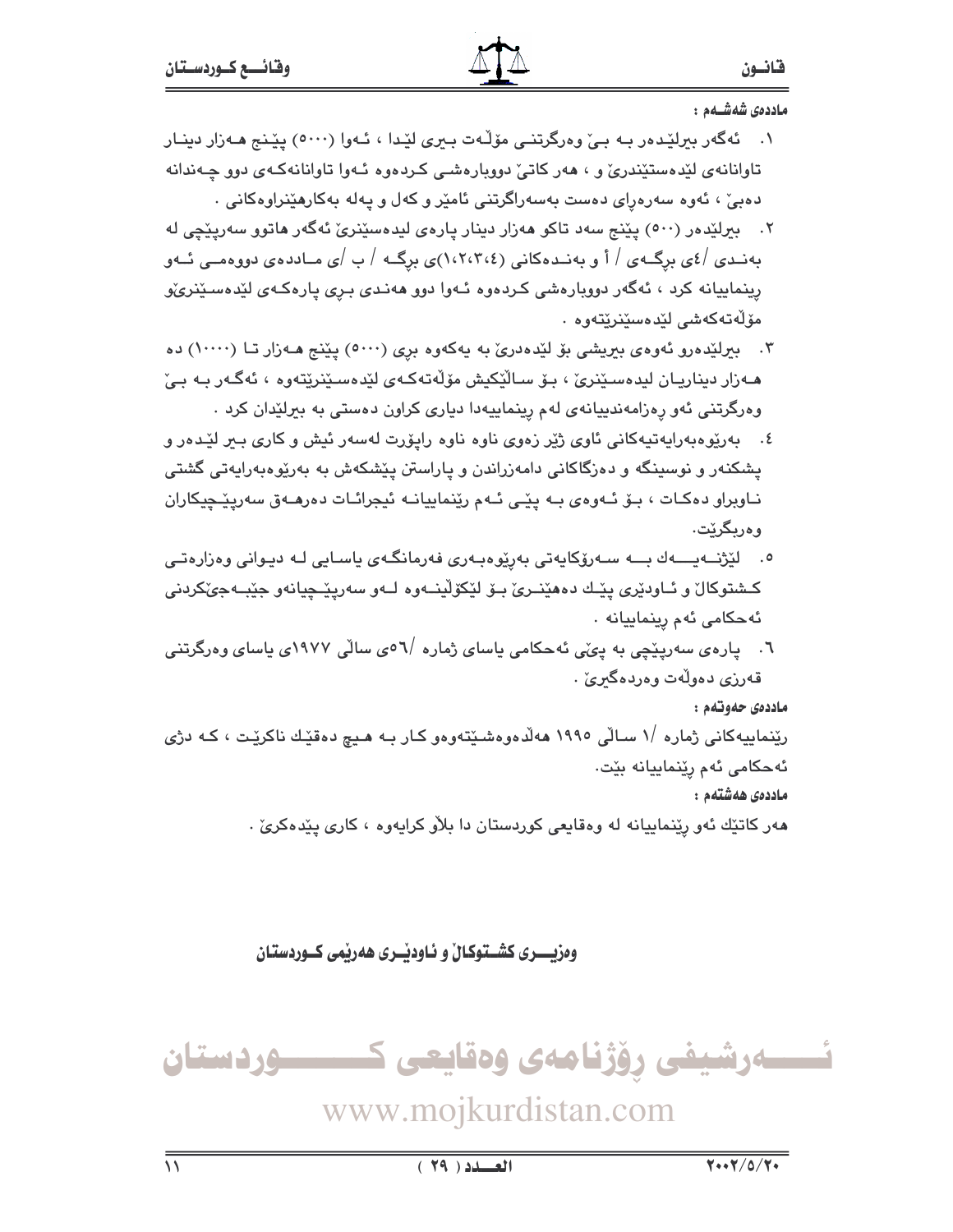بسم الله الترجمن الترجيتم بسأسسم الشسيعيب المجلس الوطني لكوردستان ـ العراق رقبم الأصلدار : ٥ تأربخ الأصبيدار : ٢٠٠٢/٤/٢٠٠٢

استنادا الى احكام الفقرة (١) من المادة (٥٦) و المادة (٥٣) من القانون رقم (١) لسنة ١٩٩٢ المعدل ، و بناءاً على ما عرضه مجلس الوزراء ، وما شرعه المجلس الوطني لكوردستان ـــ العـراق بجلسته الأعتيادية المرقمة (١١) و المنعقدة بتـأريخ ٢٤/٤/٢٤ وللـصلاحية المخولـة لنـا بموجب الفقرة (٣) من المادة الثانية من القانون رقم (١٠) لسنة ١٩٩٧ قررنا اصدار القانون الأتي :

## قانسون رقسم (٥) لسننة ٢٠٠٢ فانسون التعديسل الأول لقانسون صندوق تقاعد المحاميسن لأقتليتم كبوردستتان العسراق المترقسم ( ١٨ ) لسينية ١٩٩٩

المادة الأولى :

تلغي المادة (٣) من القانون و تحل محلها ما يأتي :

- ١. تتألف هيئة الصندوق من ثلاثة أعضاء اصليين و ثلاثة أعضاء احتياط يمثلون كلاً مـن وزارة العدل و وزارة المالية و الأقتصاد و نقابة المحامين .
	- ٢. يرأس الهيئة ممثل عن وزارة العدل يمثل الصندوق أمام المحاكم و الدوائر الأخرى .
- ٢. ترشح وزارة العدل العضو الأصلي و العـضو الأحتيـاط مـن بـين حكـام الدرجـة الأولى و تختـار وزارة المالية و الأقتصاد العضو الأصلي و العـضو الأحتيـاط مـن بـبن موظفيهـا الـذين لا تقـل درجتهم عن درجة مدير و ترشح نقابة المحـامبن العـضو الأصـلي و العـضو الأحتيـاط مـن بـبن المحامين المستشارين.
- ٤. تعيين وزارة المالية و الأقتصاد أعضاء الهيئة المذكورين في الفقـرة (٣) مـن هـذه المـادة لمـدة سنة واحدة قابلة للتجديد ٠

المادة الثَّالثَّة :

تعدل الفقرة (٣) من المادة (٥) من القانون و تقرأ كالأتي :

٣. (١٥٪) من الأتعاب التي تدفع للمحامي عند توكيلـه في الـدعاوي الـتي تنـسبها لـه لجنـة توزيـع الدعاوى بموجب قانون المحاماة .

المادة الرابعة :

تلغى الفقرة (١) من (ثانيا) مِّنْ المادة السادسة من الثانون و يحل محلها ما يأتي ﴾ و ف انساساً ف أولاً : يستوفي بدل الأشتراك السنوي من المحامين حسب مدة التسجيل على الوجه الأتي : ي بالمستقل المستقلة المستقلة المستقلة المستقلة المستقلة المستقلة المستقلة المستقلة المستقلة المستقلة<br>أ. (١٥٠) مائة و خمسون ديناراً اذا لم تمضي على تسجيله ثلاث سنوات .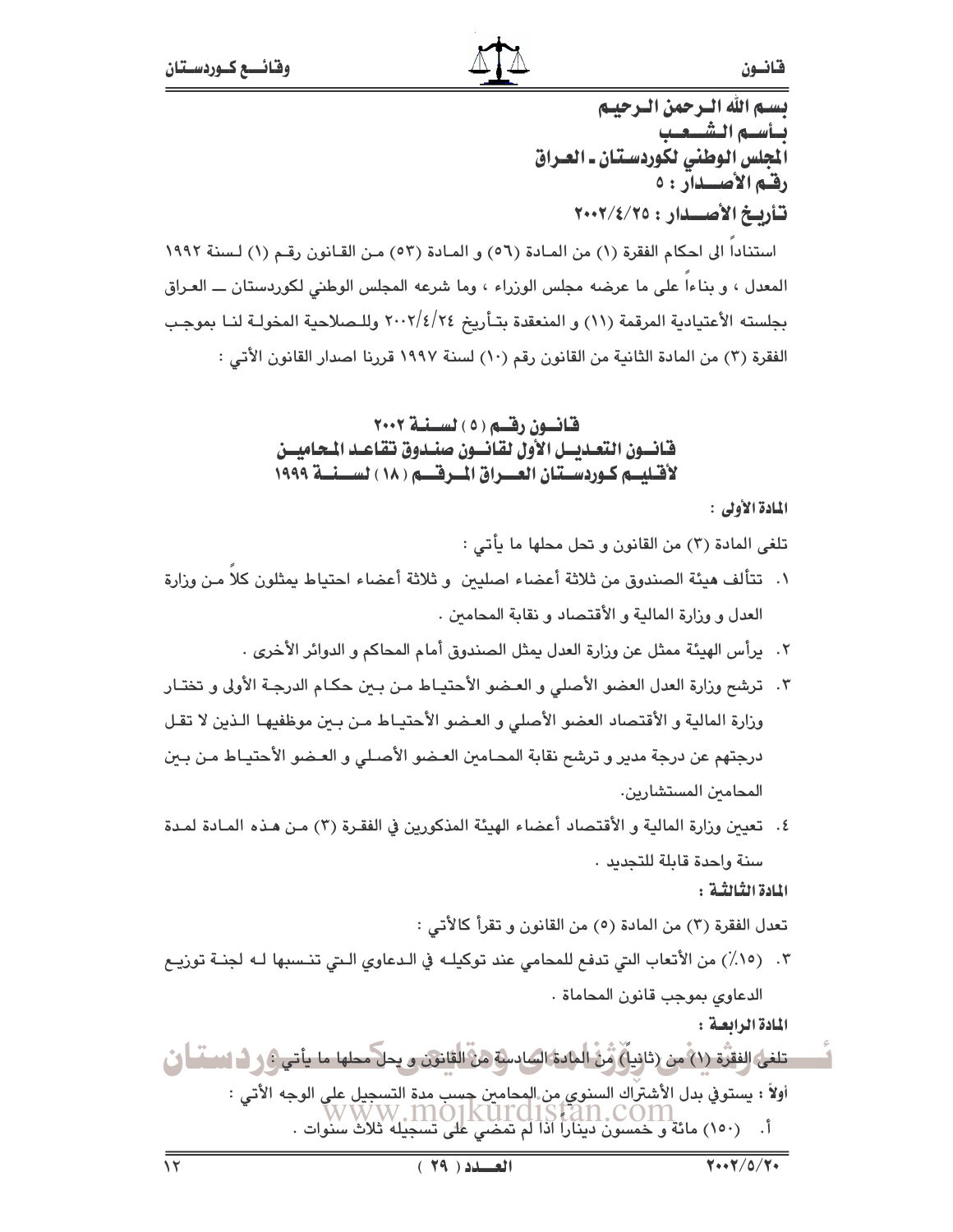ب. (٢٠٠) مائتا دينار اذا مضى على تسجيله ثلاث سنوات . ج. (٢٥٠) مائتان و خمسون دينارا اذا مضى على تسجيله خمس سنوات . د. (٣٠٠) ثلاثمائة دينار اذا مضى على تسجيله عشر سنوات . ه. (٣٥٠) ثلاثمائة و خمسون دينارا اذا مضى على تسجيله خمس عشرة سنة . و. (٤٠٠) اربعمائة دينار اذا مضى على تسجيله عشرون سنة . بعدل البند ثالثًا من المادة السادسة و بقرأ كالأتي : ثانياً : يدفع المحامي بدلات اشتراكات الصندوق للـسنة الماضـية دفعـة واحـدة خـلال شـهر كـانون الثاني من كل سنة و في حالة التخلف عن موعــد الأسـتحقاق تـضاف عليهـا نـسبة (٥٠/) خمـسين بالمائة من بدل الأشتراك السنوى . يعدل البند سابعا من نفس المادة من القانون و اعادة صياغته على الوجه الأتى : ثالثاً : على الدوائر الرسمية و الأشخاص المعنوية ان تستقطع النسب المقررة قانونا من بدل اتعاب المحامى و تحولها الى الصندوق مباشرة . المادة الرابعة: تعدل المادة (٢١) من القانون و يحل محلها ما يلي : استثناءا من احكام المواد السابقة تمنح الهيئة : ٠١ ـ عوائل المحامين الذين استشهدوا من جراء الحركة التحررية الكوردية راتبـاً تقاعـدياً لا يقـل عـن (٥٠٠) خمسمائة ديناراً شهرياً. ٢. عوائل المحامين المتوفين بعد تخلي السلطة المركزية عن ادارة كوردستان في ١٩٩١/١٠/٢٣ لغاية صدور قانون صندوق تقاعد المحامين رقم (١٨) لسنة ١٩٩٩ راتبـا تقاعـدياً لا يقـل عـن (٢٥٠) مائتین و خمسین دینارا شهریا . المادة الخامسة : تلغي المادة (٢٤) من القانون . المادة السادسة : لوزارة المالية و الأقتصاد اصدار التعليمات اللازمة لتسهيل تنفيذ احكام هذا القانون . المادة السابعة: على مجلس الوزراء تنفيذ احكام هذا القانون . المادة الثامنة : ينفذ هذا القانون اعتباراً من تأريخ نشره في جريدة وقائع كوردستان . وردستان ەرشىفى رۇژنامەي وەقايعى ڍ ۽ روُڙ نسوري شـاويـس Stan.com إنكر اللَّذَا اللَّهُ اللَّهُ اللَّهُ اللَّهُ اللَّهُ اللَّهُ اللَّهُ اللَّهُ اللَّهُ اللّ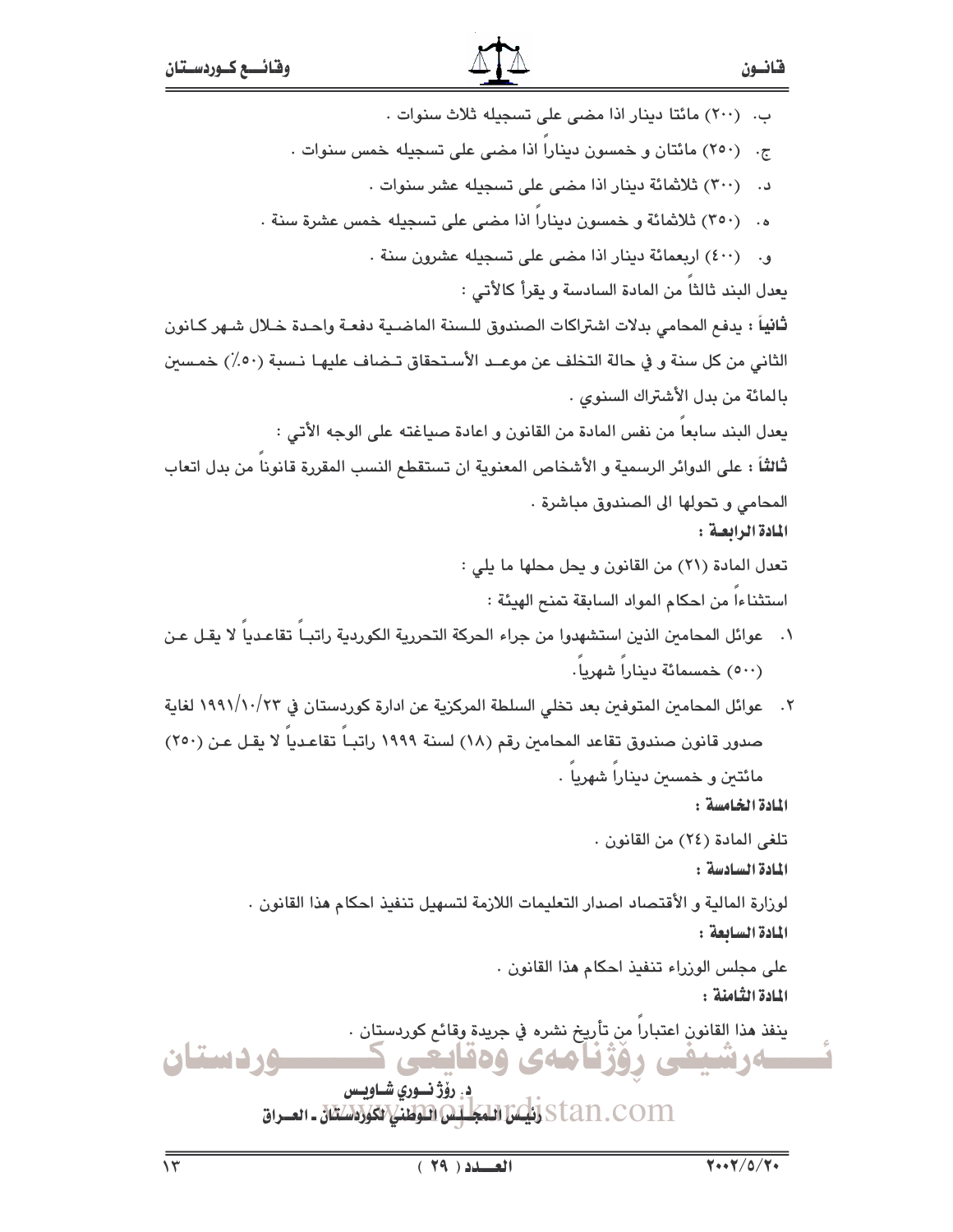الأسسيباب السوجيسة للتعسدييل الأول لقانسون صنسدوق تقياعسيد المحياميسن لأقليسه كوردسستيان العسراق رقسيه ( ١٨ ) لسنسة ١٩٩٩

حيث ان نصوص قانون صندوق تقاعد المحامين لأقليم كوردستان ــ العراق رقم (١٨) لسنة ١٩٩٩ والذي أعتىر نافذا اعتبارا من تأريخ نشره في جريدة (برلمان) بالعدد (٥٧) في ١٩٩٩/١٢/٢١ قـد جـاء خاليـا مـن بعض الأحكام التي ظهرت خلال فترة تطبيقه و تنفيذه مما استوجب اعادة النظر فيها لا سيما عدم بقاء مبرر لبقاء بعض الأحكام التي كانت تخص فترة انتقالية لصندوق تقاعد المحامين و بغيـة رفـم المـستوى المعاشي و الأجتماعي و الصحي و تحقيق الـضمانات التقاعديـة للمحـامين حـال حيـاتهم و لعوائلـهم بعـد وفاتهم و تكريما للمحامين الذين ضحوا بدمائهم و أستشهدوا في سبيل الحركة التحررية الكورديـة و لزيـادة تعزيز صندوق تقاعد المحامين و تفعيل دوره و لأجل ان يكون لوزارة العدل دور في تنظيم هيئة الـصندوق باناطة مهمة رئاسة الهيئة الى حكام من الـصنف الأول و ترشـحهم وزارة العـدل فقـد اقتـضى تـشريم هـذا القانون .

> \*\*\*\*\*\*\*\*\*\*\*\*\*\*\*\*\*\*\*\*\*\*\*\* \*\*\*\*\*\*\*\*\*\*\*\* \*\*\*\*\*\*\*\*\*\*\*\*\*\*\*\*\* \*\*\*\*\*\*\* \*\*\*\*\*\*\*\* \*\*\*

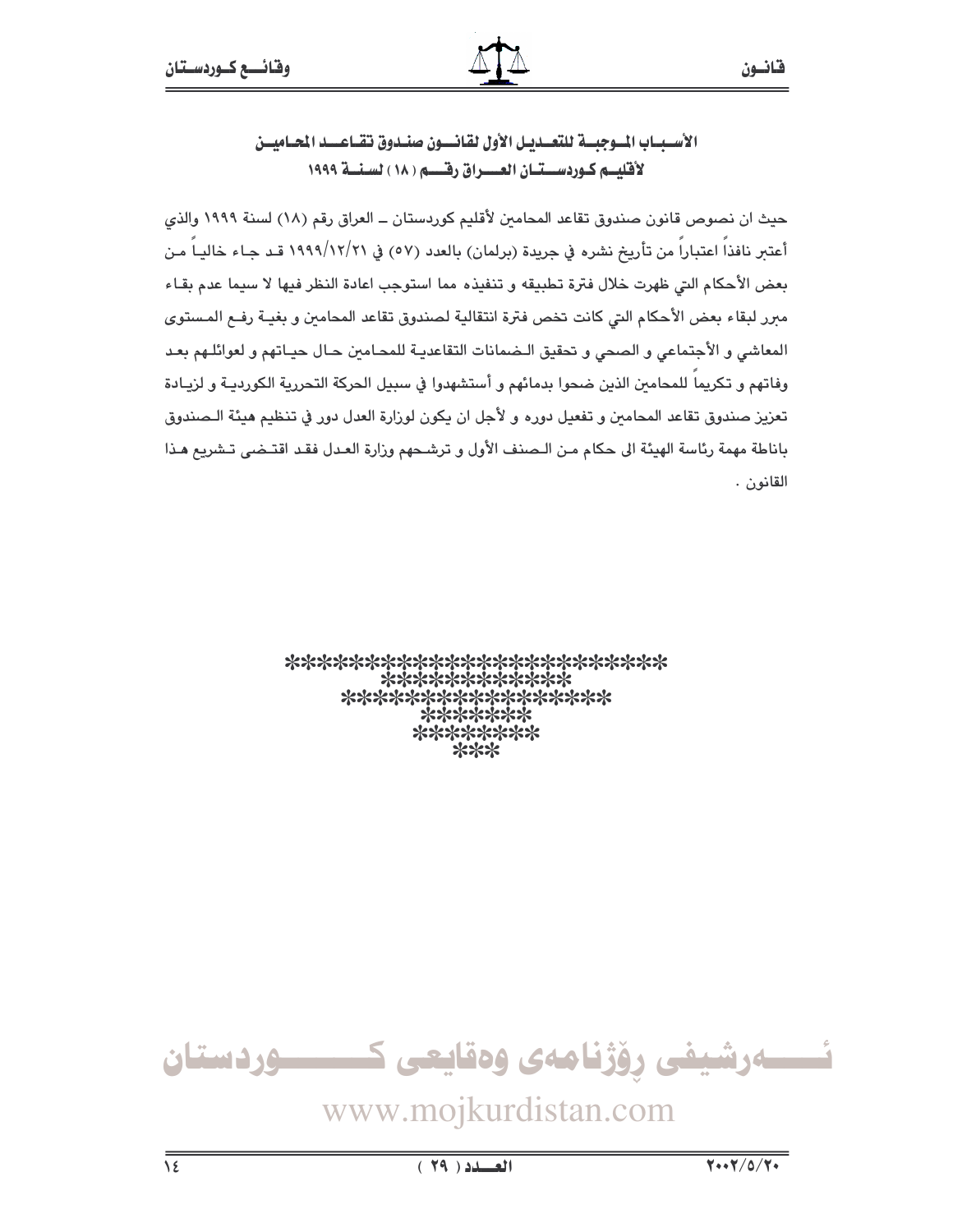بسم الله الترجمن الترجيتم بسأسسم الشسيعيب .<br>الجلس الوطني لكوردستان ـ العـراق رقم الأصلدار : ٦ تأريخ الأصلدار: ٢٠٠٢/٥/٧

استنادا الى احكام الفقرة (١) من المادة (٥٦) و المادة (٥٣) من القانون رقم (١) لسنة ١٩٩٢ المعدل ، و بناءا على ما عرضه وزير العدل ووافق عليـه مجلـس الـوزراء ، ومـا شـرعه المجلس الوطني لكوردستان ــ العراق بجلـسته الأعتياديـة المرقمـة (١٣) و المنعقـدة بتـأريخ ٢٠٠٢/٥/٦ و للصلاحية المخولة لنا بموجب الفقرة (٣) من المادة الثانية من القانون رقم (١٠) لسنة ١٩٩٧ قررنا اصدار القانون الأتي :

## قيانسون رقسم ( ٦ ) لسنسة ٢٠٠٢

المادة الأولى : يكون مقدار الغرامات المنصوص عليها في قـانون العقوبـات رقـم (١١١) لـسنة ١٩٦٩ المعـدل كالأتى : أولاً : في المخالفات لا تقل عن (٥٠) دينارا و لا تزيد على (٣٠٠) دينار . ثانياً : في الجنح لا تقل عن (٣٠١) دينار و لا تزيد على (١٥٠٠) دينار . ثالثاً : في الجنايات لا تقل عن (١٥٠١) دينار و لا يزيد على (٥٠٠٠) دينار . المادة الثانية : تنزل المحكمة من مبلغ الغرامة عشرين ديناراً عن كل يوم يقضيه المحكوم عليه في التوقيف . المادة الثَّنالثَّـة : اذا كانت الجريمة معاقبا عليها بالغرامة فقط فتكون مدة الحبس التي تقضى بها المحكمة في حالة عم دفع الغرامة يوما واحدا عن كل عشرين دينـارا علـى ان لا تزيـد مـدة الحـبس في كـل الأحوال عن سنتىن . المادة الرابعة: يوقف العمل في اقليم كوردستان ــ العراق باحكام الفقرة الثالثة من قرار مجلس قيـادة الثـورة المرقم (١٠٤) في ١٩٨٨/١/٨/٩/٩. <del>ستاننشینی</del> روژنامهی وهقایعی ک ـــــوردستان لا يعمل بأي نص يتعارض واحكام هذا القانون WWW.MOjkull CHS المادة السادسة: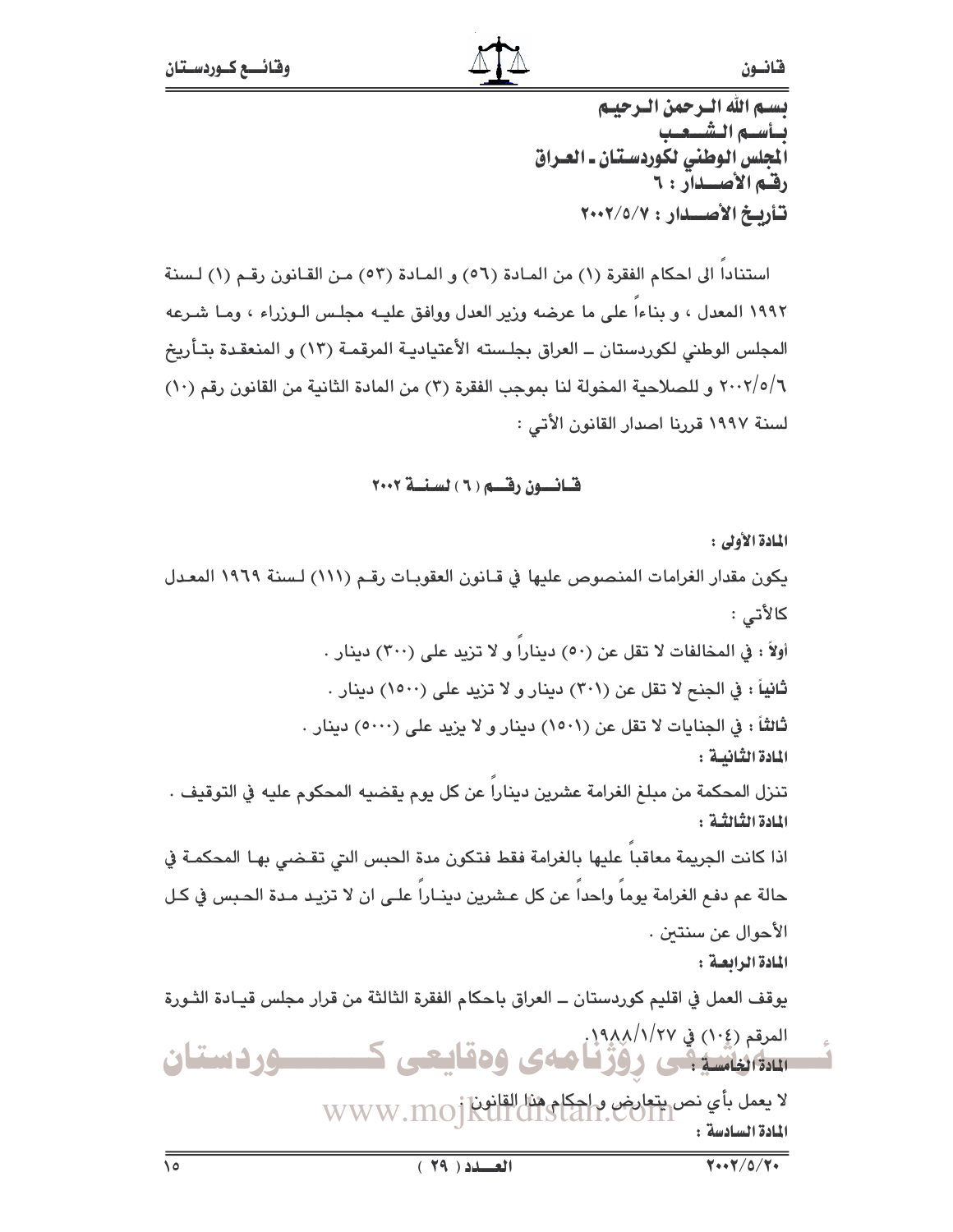على مجلس الوزراء تنفيذ احكام هذا القانون . المادة السابعة: يعمل بأحكام هذا القانون أعتباراً من تأريخ نشره في جريدة وقائع كوردستان .

د. رۆژنسورى شاوبىس رئيس المجلس اللوطني لكوردستان ـ العلراق

\*\*\*\*\*\*\*\*\*\*\*\*\*\*\*\* \*\*\*\*\*\*\* \*\*\*\*\*\*\*\*  $***$ 

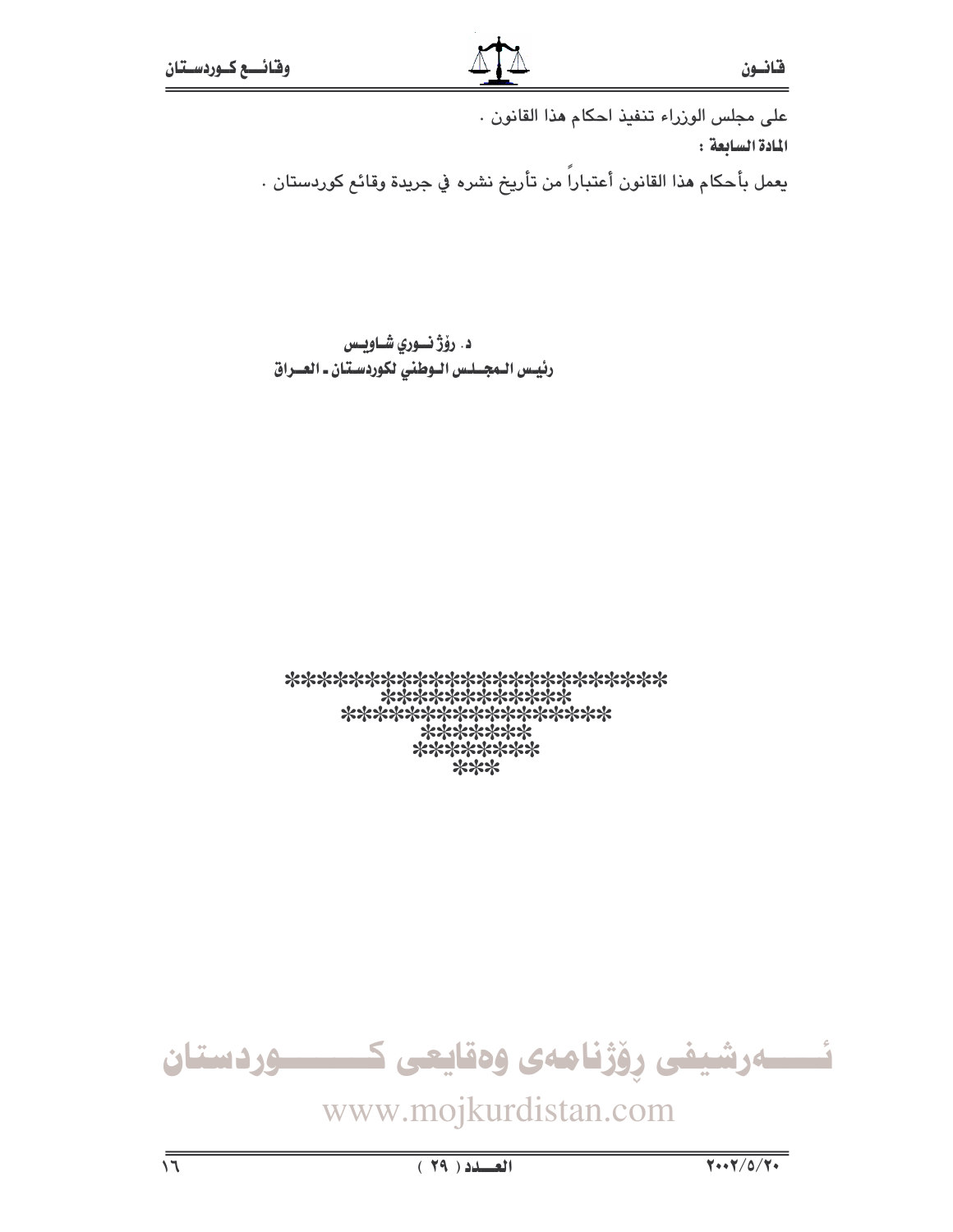بسم الله الترجمن الترجينم بسأسسم الشسيعيب المجلس الوطني لكوردستان ـ العـراق رقم الأمس : أ تأربخ الأمير: ٢٠٠٢/٥/١٤

استناداً الى قرارى المجلس الوطني لكوردستان ــ العراق المرقمين (٢) الصادر بتأريخ ٢٠٠٢/٤/٦ و (٢) الصادر في ٢٠٠٢/٤/١٠ و حكم الفقرة (٢) من المادة (٢٩) من النظام الداخلي للمجلس رقـم (١) لسنة ١٩٩٢ المعـدل ، يتـولى أعضــاء اللجـــان الدائميـــة للمجلس الـــواردة أســـماءهم أدنـاه المهام المؤشرة ازاء كل منهم :

أولاً: ١) لجنة الشؤون القانونية : أ. - محمد سعيد احمد يعقوبي رئيسا نائباً ِللرئيس ب. ابراهيم الدوغرمچي ج. حليمة حسين محمد مقررا ٢) لجنة الشؤون المالية و الأقتصادية : رئيساً ۔<br>أ. جميل عبدي سندي نائبا<sup>ً</sup> ٍللرئيس ب. بطرس سخريا هرمز ج. شفيقة فقى عبداللـه مقررا ٢) لجنة الشؤون الداخلية : أ. شيروان ناصح الحيدرى رئيسا نائباً ِللرئيس ب. فاضل رؤوف صالح مقرراً ج. برهان على الجاف ٤) لجنة الزراعة و الرى : رئيساً أ. كاكەرەش محمد النقشبندى نائباً ٍللرئيس ب. سعيد على خان مقرراً ج. يار احمد افراسياب ٥) لجنة شؤون التربية و التعليم العالي : أ. د . ناصح غفور رمضان رئيسا نائباً ٍللرئيس ب. عفان عثمان النقشبندى

ج. وريا احمد دزەيى مقررا ٦) لجنة الشؤون الصحية و الأجتماعية : رئيساً اً. شفيق امين محمد نائباً للرئيس<br>مقاباً ب. د. لطيف محمود<br>م. فانس محمد ابراهيم *و* فــا (<br>ج. فظاهـن محمد ابراهيم و فــا وردستان Y) لجنة العلاقات و الشوون الثقافية : .<br>1. احمد سالالي لمبلا الواكن 15 LST all WWW.Jno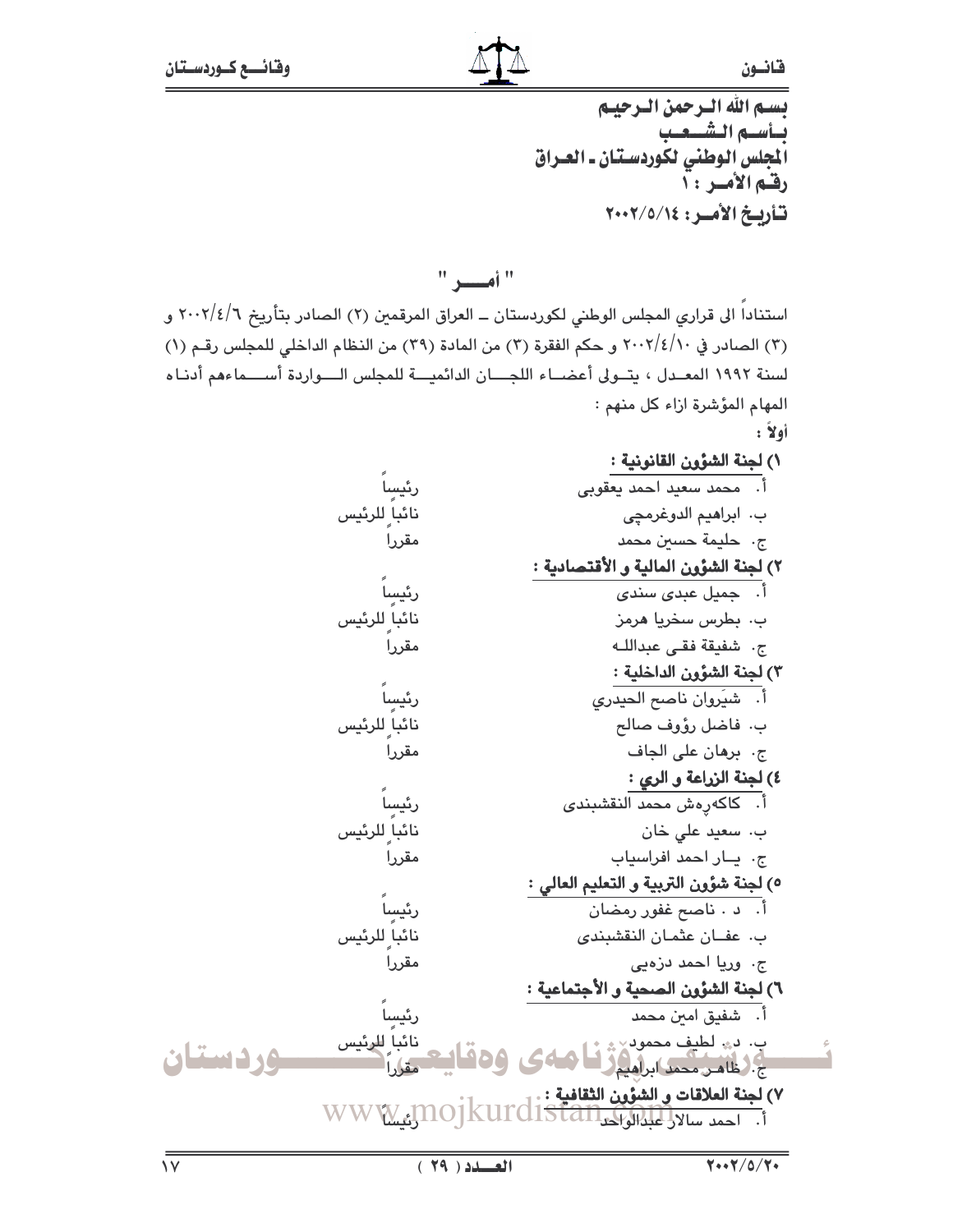|--|--|--|

| نائبا ٍ للرئيس                                            | ب. د . نياز جميل ميران                                       |
|-----------------------------------------------------------|--------------------------------------------------------------|
| مقررا                                                     | ج. ابراهيم سعيد محمد                                         |
|                                                           | ٨) لجنة الأوقاف و الشؤون الأسلامية :                         |
| رئيساً                                                    | أ.   ملا محمود دیرشهوی                                       |
| نائبا ٍللرئيس                                             | ب. محمد طاهر زين العابدين                                    |
| مقررا                                                     | ج. جوهر احمد شاواز                                           |
|                                                           | ٩) لجنة البلديات و النقل و المواصلات :                       |
| رئيساً                                                    | أ.   ملا هادی خضر کویخـا                                     |
| نائبا للرئيس                                              | ب. سعيد محمد صديق هروری                                      |
| مقرراً                                                    | ج. حمـة على توفيق                                            |
|                                                           | ١٠) لجنة الصناعة و الطاقة و المعادن :                        |
| رئيساً                                                    | أ.   محمد امين مولود                                         |
| نائبا ٍ للرئيس                                            | ب. جلال محمد سليم خوشناو                                     |
| مقررا                                                     | ج، احمد علی عمــر                                            |
|                                                           | ١١) لجنة شؤون الييشمەرگە :                                   |
| رئيسا                                                     | أ. حعفر شيَخ على                                             |
| نائبا ٍللرئيس                                             | ب۔ سیروان کاکهیی                                             |
| مقررا                                                     | ج· حسن صالح روستم                                            |
|                                                           | ١٢) لجنة حقوق الأنسان :                                      |
| رئيسٍاً                                                   | أ. عبدالخالق زنگنه                                           |
| نائبا ٍللرئيس                                             | ب. يحيى محمد عبدالكريم البرزنجي                              |
| مقررا                                                     | ج. انور شوکر محمد                                            |
|                                                           | ١٣) لجنة الأشغال و الأعمــار :                               |
| رئيساً                                                    | أ.    حميد سليم ميران                                        |
| نائبا للرئيس                                              | ب. ابراهيم سعيد محمد                                         |
| مقررا                                                     | ج. نادر محمد قادر                                            |
|                                                           | ١٤) لجنة الدفاع عن حقوق المــرأة :                           |
|                                                           | أ. فوزية عزالدين رشيد                                        |
| رئيسا <sup>ً</sup><br>نائباً للرئيس<br>مقررا <sup>ً</sup> | ب.۔ زهرا حاجی طه                                             |
|                                                           | ج. شفيقة فقي عبداللة                                         |
|                                                           | <b>ثانياً :</b> ينشر هذا الأمــر في جريدة وقائــع كوردستان . |

د. رۆژ نوري شـاويـس رئيس اللمجسلس اللوطني لكوردستان ـ العسراق ــــوردستان www.mojkurdistan.com  $\frac{1}{\sqrt{2}}$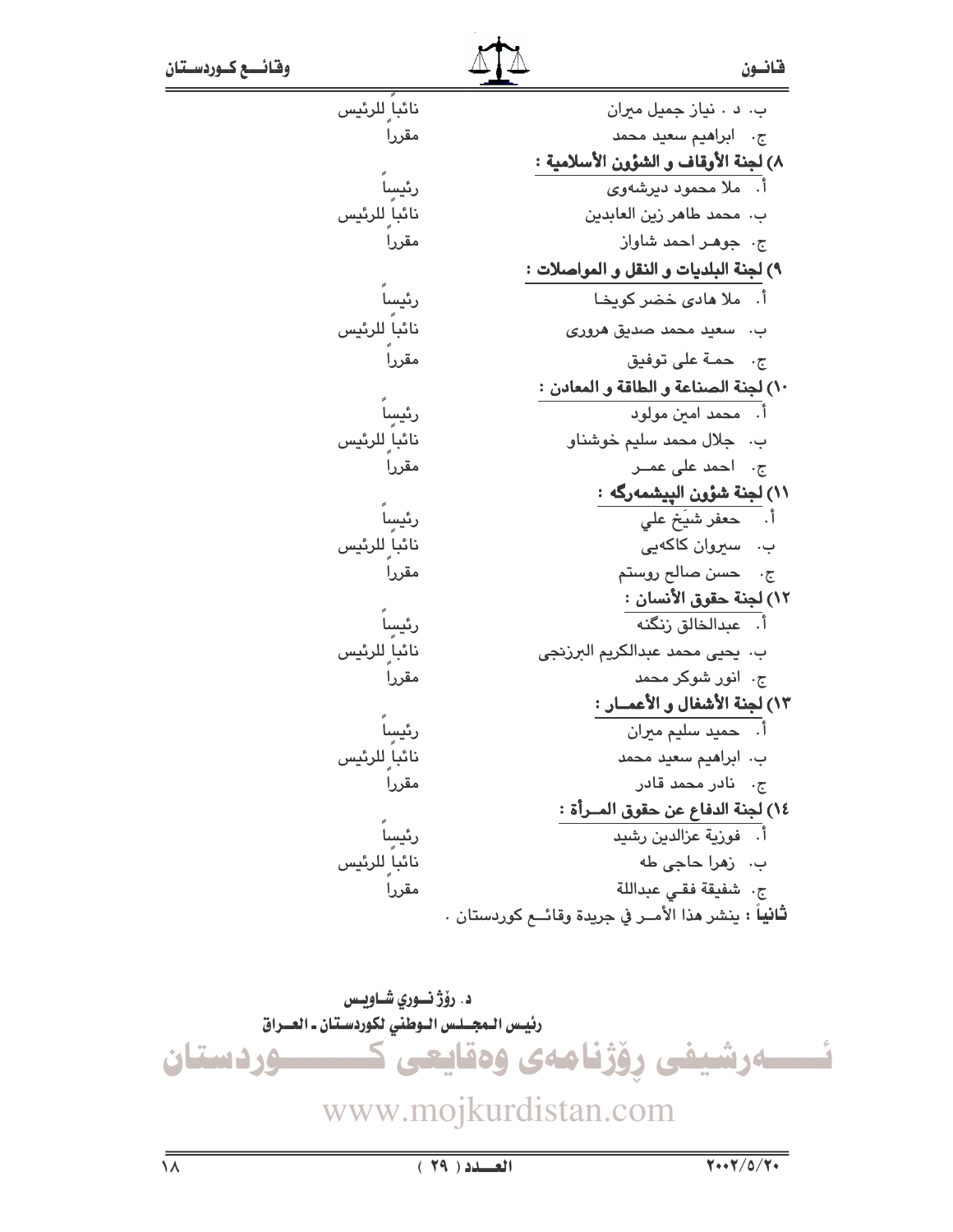في المديريـة

تؤيد كون

أو تعرضها

تعليمات رقم / ١ نسخة / ٢٠٠٢ خساص بحفسر الأبسار المائيسة في أفليسم كبوردسستسان العسيراق

٦. يتحمل صاحب الطلب كافة الرسوم القانونية المقررة . المادة الثَّانية :

أجازة الجفارين و أجهزة الحفن :<br>- أجازة الجفارين و أكبر المائية و أجهزتهم .<br>- أ - أجازات حفاري الأباز المائية و أجهزتهم .  $\frac{e}{\sqrt{2}}$ ــوردستان www.mojkurdistan.com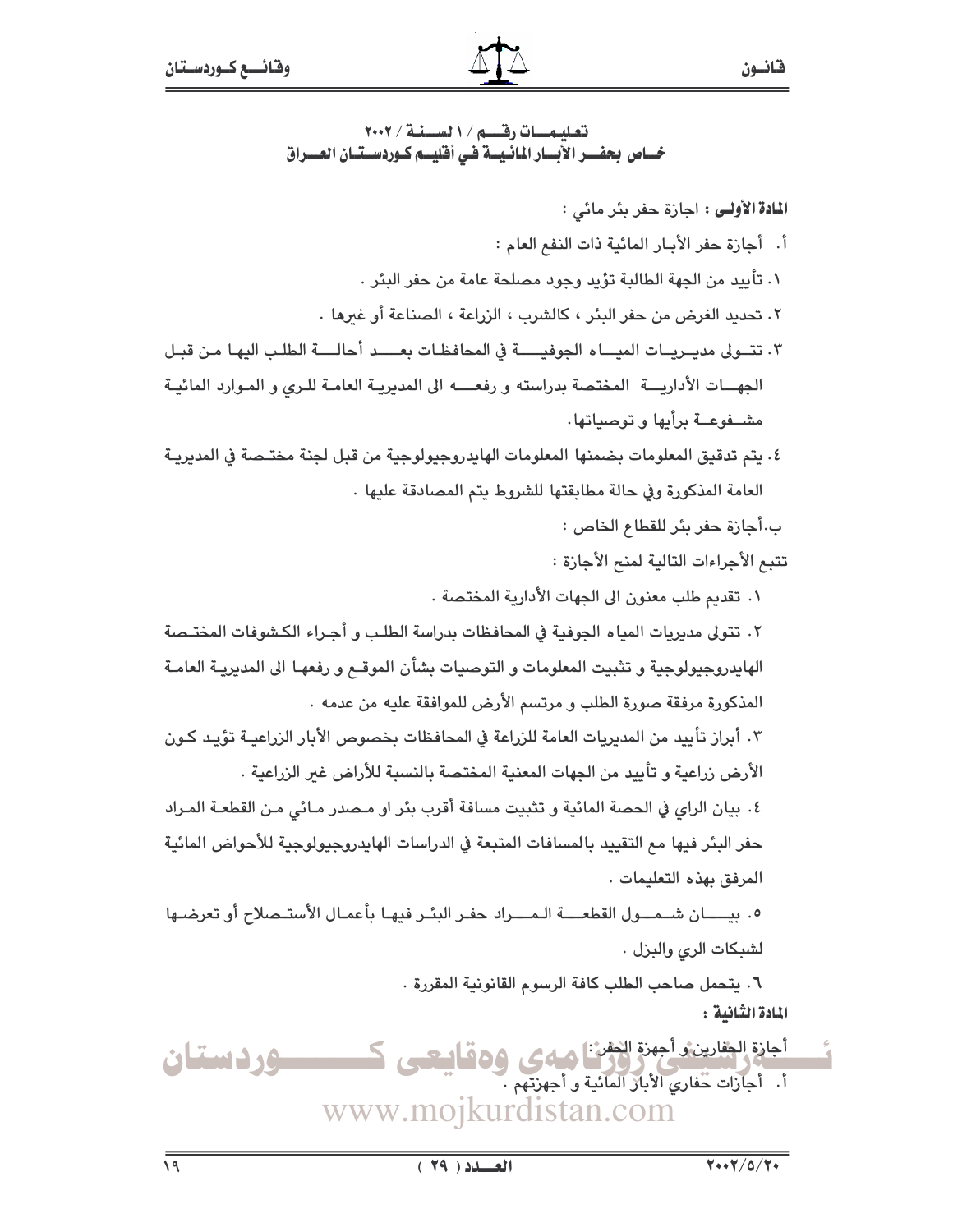| ١.  لا يجوز للحفار القيام باي عمل من أعمال الحفر الا بعد حصوله على اجازة ممارسـة المهنـة            |
|-----------------------------------------------------------------------------------------------------|
| الصادرة من المديرية العامة المذكورة بعد توفر الشروط المنصوص عليها في هذه التعليمات .                |
| ٢.   يقدم الطلب الى المديرية العامة المذكورة .                                                      |
| ٢.  يلزم الحفار بتقديم كشف بأجهزة الحفر و ملحقاتها التي يستعملها و يـتم تـدقيقها مـن قبـل           |
| لجنة مختصة .                                                                                        |
| ٤.   يجب أن تكون لديه خبرة عملية في اعمال الحفر أو لديه فني له خبرة في مجال الحفر .                 |
| ٥.  أن يكون لديه جيولوجي و عند تعذر ذلك يجب عليه الأستعانة بجهة أستـشارية مختـصة في                 |
| هذا الجانب بعد أبرازه الوثائق التي تؤيد ذلك .                                                       |
| ٦.  مدة الأجازة نافذة لسنة واحدة قابلة للتجديد بعد دفع الرسوم القانونية .                           |
| ب. الشروط الواجب أتباعها في حفر البئر :                                                             |
| ١.  تقوم لجنة مختصة فنية في المديرية العامة المذكورة بدراسـة المعلومـات الهايدروجيولوجيـة           |
| لأي بئر يراد حفره وفق استمارة معدة لهذا الغرض .                                                     |
| ٢.   الألتزام بكافة الشروط الفنية التي تقررها المديرية العامة المذكورة .                            |
| ٢. أستعمـال المواد و الأدوات ذات المواصفات الجيدة حفاظا على سلامة الحفر و العـاملين ،               |
| وعلى مديريات المياه الجوفية في المحافظات أجراء الكشف و التفتيش للتأكد من سلامة المواد               |
| المستعملة .                                                                                         |
| ٤.  علـى الحفــــار تقديـــــم المعلومــات الهيدروجيولوجيــة و التحاليــل الكيمياويــة للميــاه الى |
| المديــــرية العامة المذكورة وفق الأســتمــارة المعــــدة من قبلها خلال مدة أقصاها شهر واحد         |
| من تأريخ أنتهاء الحفر .                                                                             |
| المادة الثّالثّة :                                                                                  |
| أجازة ممارسة أعمال فحص الأبار المائية .                                                             |
| ١. يتم منحها بناءا على طلب تحريري و بعد أجراء الكشف من قبل لجنة مختـصة علـى اجهـزة                  |
| ومعدات طالب الأجازة .                                                                               |
| ٢.   مدة الأجازة ، سنة واحدة قابلة للتجديد بعد دفع الرسوم القانونية المقررة .                       |
| ٣.  أن يكون لدى طالب الأجازة خبرة في اعمال الفحص أو لديه من يتولى ذلك .                             |
| ٤.   يتم الأشراف على أعمال الفحص من قبل جيولوجي .<br>المادة الرابعة :                               |
| أجازات مُكائن وْ ورش صفّائة وانصب الأبار المائيّة له بيع المواد الأحتياطية :<br>-                   |
| www.mojkurdistan.com                                                                                |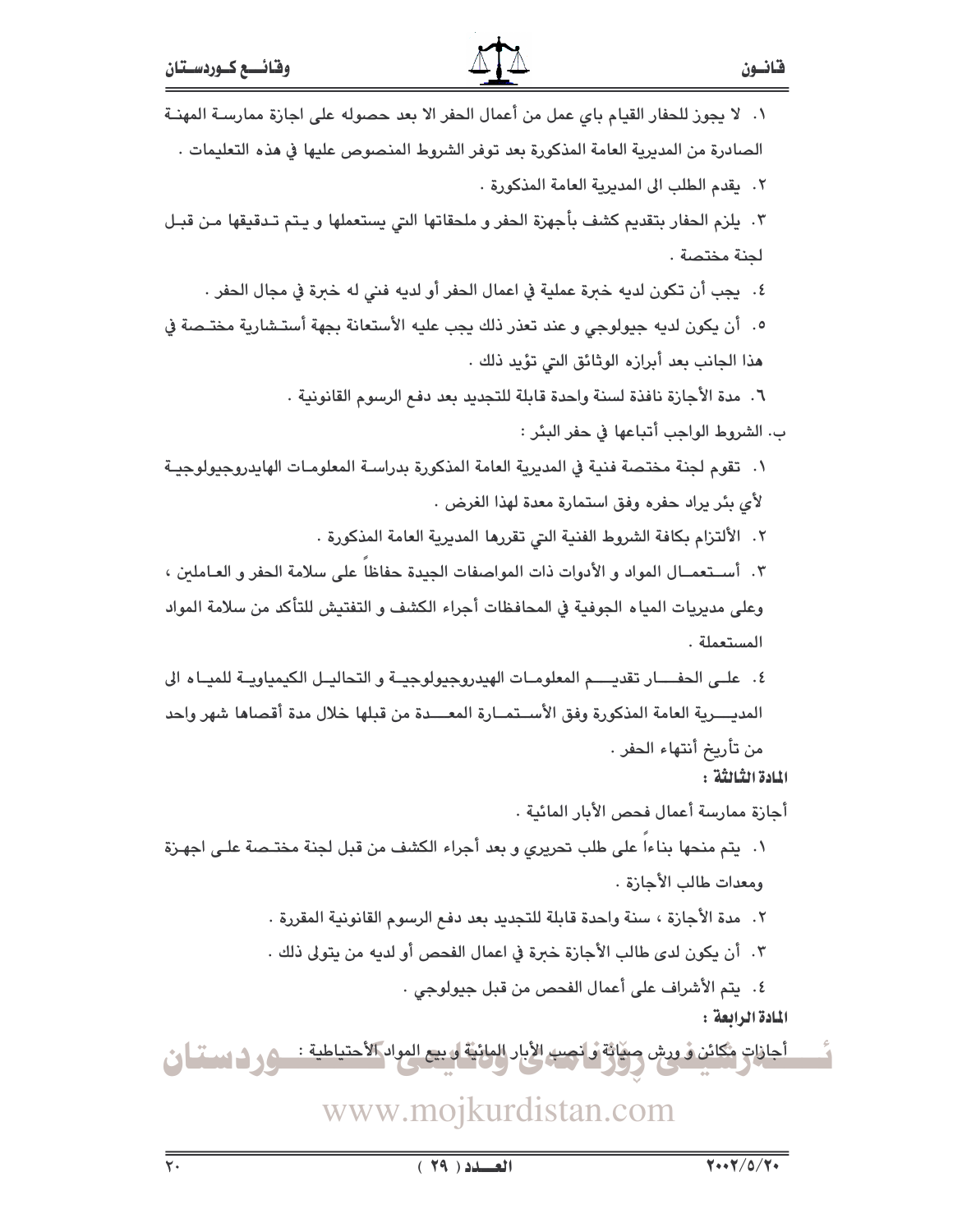| ٠١. على صاحب المكتب أو الورشة تقديم طلب للحصول علـى أجـازة ممارسـة أعمـال الـصيانة              |
|-------------------------------------------------------------------------------------------------|
| والنصب معنونـة  الى المديريـة العامـة المـذكورة مـشفوعة بالمستمـسكات الـتي تؤيـد قدرتـه و       |
| كفائته للقيام بتلك الأعمال .                                                                    |
| ٢.  يتم منح الأجازة بعد تأييد اللجنة المختصة .                                                  |
| ٣.  مدة الأجازة سنة واحدة قابلة للتجديد بعد دفع الرسوم القانونية المقررة .                      |
| المادة الخامسة :                                                                                |
| ۰۱   یستوفی مبلغ قدره (۲۵۰) مائتان و خمسون دینار کـأجور کـشف حفـر بئـر ارتـوازي ذات             |
| النفع العام .                                                                                   |
| ۲.  يستوفى مبلغ (۱۰۰۰) الف دينار كرسوم منح أجازة حفر بئر أرتوازي .                              |
| ٣.  يستوفى مبلغ (٥٠٠) خمسمائة دينار كأجور كشف أجهزة حفر للقطاع الخاص .                          |
| ٤.  يستوفى مبلغ (٣٠٠٠) ثلاثة الاف دينار كرسوم منح أجازة حفر للقطاع الخاص .                      |
| ٥.  يستوفى مبلغ قدره (١٠٠٠) الف دينار كرسوم تجديد اجازة الأجهزة .                               |
| ٦. يستوفى مبلغ قدره (١٠٠٠) الف دينار كرسوم منح أجازة ممارسة مهنة الفاحص و تجديدها               |
| و (٥٠٠) خمسمائة دينار كرسوم منح أجازة المكاتب و الورش و تجديدها .                               |
| ۰۷ یستوفی مبلغ قدره (۲۰۰) مائتان دینار کـأجور کـشف مـن مکاتـب تـصلیح و بیـع المـواد             |
| الأحتياطية لطواقم الأبار .                                                                      |
| ٨.  يســـتـــوفــــى مبلــــــغ قدره (٥٠٠) خمسمائة دينــار كـأجور الجيولـوجيين المتعاقـدين مــع |
| أصحاب أجهزة الحفر .                                                                             |
| المادة السادسة:                                                                                 |

- ١. يغرم الحفار مبلغ قدره (٥٠٠٠) خمسة الاف دينار عند حفر بئر دون الحصول على الأجـازة و تضاعف الغرامة عند التكرار اضافة الى حجز المكائن و الأجهزة المستخدمة .
- ٢. يغرم الحفار مبلغاً لا يقل عن (٥٠٠) خمسمائة دينار و لا يزيد علـى (١٠٠٠) الـف دينـار عنـد مخالفة البند /٤ من الفقرة /أ و البنود (١،٢،٢،٤) من الفقـرة / ب مـن المـادة الثانيـة مـن هـذه التعليمات و يضاعف المبلغ في حالة تكراره المخالفة و تسحب الأجازة الممنوحة له .
- ٣. يغرم الحفار و الجهة المستفيدة بالتضامن مبلغاً لا يقـل عـن (٥٠٠٠) خمسة الاف دينـار و لا يزيد على (١٠٠٠٠) عشرة الاف دينار و تسحب منه الأجازة لمدة سنة واحدة في حالة قيامه بحفر بئر دون استحصال الموافقات الأصولية المنصوص عليها في هذه التعليمات .
- ٤ \_ على مديريات الميناة الجوفيـة تقـديم تقـاريرا دوريـة الى المديريـة العامـة المـذكورة تتـُـْضُمِن متابعة أعمال الحفـأرين و الفاحـصين و مكاتـبٍ وورش النـصب و الـصيانة لأتخـاذ الأجـراءات المنصوص عليها في هذه التعليمات ابكي المكالي WWW. 110